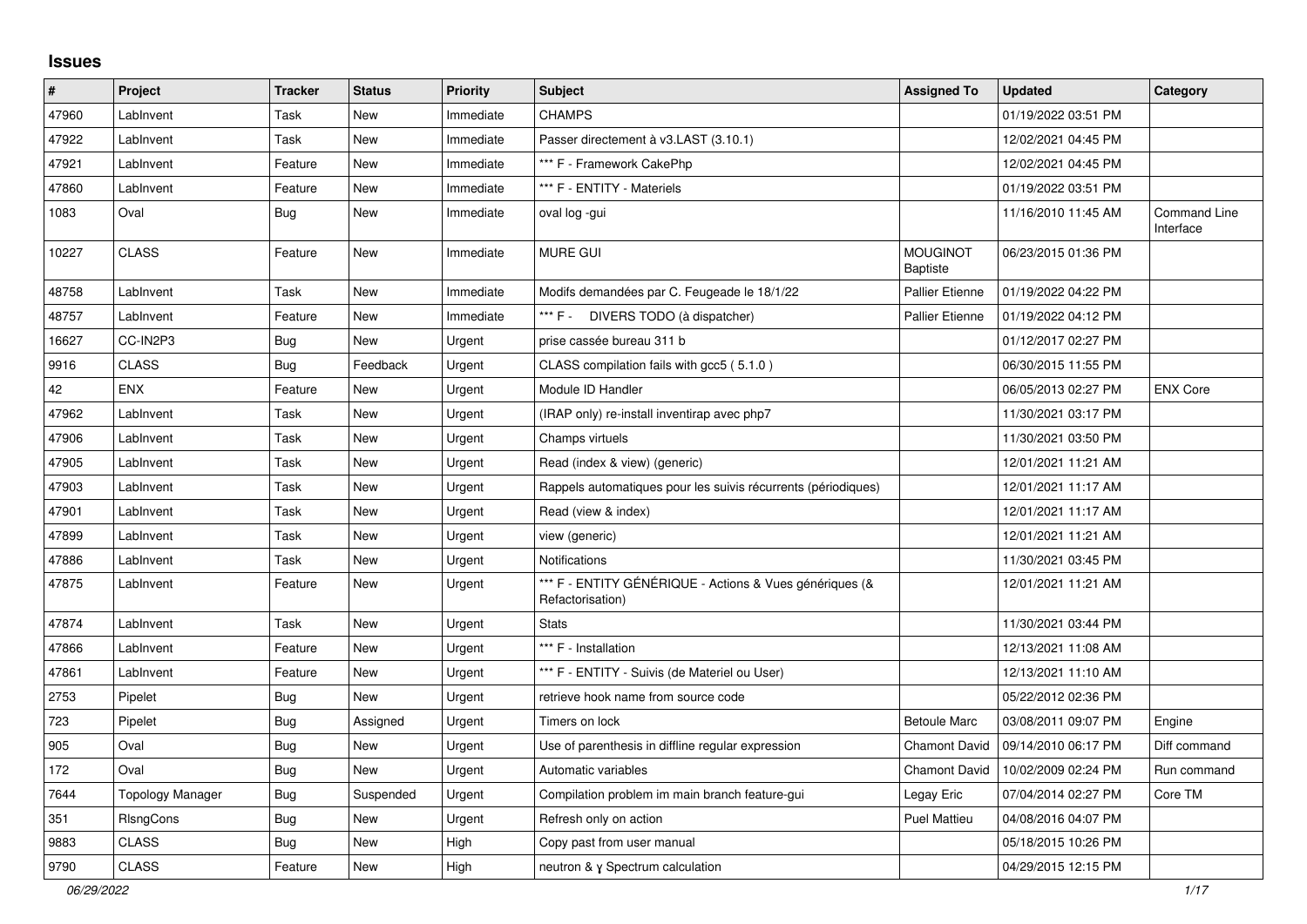| #     | Project     | <b>Tracker</b> | <b>Status</b> | <b>Priority</b> | <b>Subject</b>                                                                 | <b>Assigned To</b> | <b>Updated</b>      | Category     |
|-------|-------------|----------------|---------------|-----------------|--------------------------------------------------------------------------------|--------------------|---------------------|--------------|
| 36236 | IN2P3-Forge | Support        | New           | High            | Synchronisation demandée pour un serveur Mercurial                             |                    | 04/13/2021 09:07 AM |              |
| 47952 | LabInvent   | Task           | <b>New</b>    | High            | Ecran d'accueil à restructurer                                                 |                    | 11/30/2021 03:43 PM |              |
| 47947 | LabInvent   | Task           | <b>New</b>    | High            | docker only                                                                    |                    | 12/13/2021 11:07 AM |              |
| 47942 | LabInvent   | Task           | New           | High            | index (generic)                                                                |                    | 11/30/2021 03:48 PM |              |
| 47937 | LabInvent   | Task           | <b>New</b>    | High            | Read (index & view) (generic ?)                                                |                    | 11/30/2021 03:48 PM |              |
| 47936 | LabInvent   | Task           | <b>New</b>    | High            | 3-4 - TBO & ARCHIVED                                                           |                    | 11/30/2021 03:43 PM |              |
| 47934 | LabInvent   | Task           | <b>New</b>    | High            | LIFECYCLE (Status) : CREATED => (TBO) => VALIDATED =><br>$TBA \equiv RACHIVED$ |                    | 11/30/2021 03:43 PM |              |
| 47927 | LabInvent   | Task           | <b>New</b>    | High            | A gérer via fichier conf YAML                                                  |                    | 11/30/2021 03:47 PM |              |
| 47926 | LabInvent   | Task           | <b>New</b>    | High            | Instance DEMO docker - à installer sur hyp2 puis sur VM pweb3                  |                    | 12/13/2021 11:07 AM |              |
| 47914 | LabInvent   | Task           | <b>New</b>    | High            | index (generic)                                                                |                    | 11/30/2021 03:50 PM |              |
| 47912 | LabInvent   | Task           | New           | High            | (VUE) Elements et Helper                                                       |                    | 11/30/2021 03:51 PM |              |
| 47897 | LabInvent   | Task           | New           | High            | *** F - Stats (Users)                                                          |                    | 11/30/2021 03:48 PM |              |
| 47890 | LabInvent   | Task           | New           | High            | Commander (demande achat)                                                      |                    | 01/19/2022 03:48 PM |              |
| 47884 | LabInvent   | Task           | New           | High            | partitionnement par Site (besoin IP2I/LMA)                                     |                    | 11/30/2021 03:43 PM |              |
| 47882 | LabInvent   | Task           | <b>New</b>    | High            | Delete - delete                                                                |                    | 11/30/2021 03:42 PM |              |
| 47881 | LabInvent   | Task           | New           | High            | Read - view                                                                    |                    | 11/30/2021 03:42 PM |              |
| 47879 | LabInvent   | Task           | New           | High            | Create/Update - add_edit                                                       |                    | 11/30/2021 03:42 PM |              |
| 47878 | LabInvent   | Task           | New           | High            | Autres                                                                         |                    | 11/30/2021 03:44 PM |              |
| 47877 | LabInvent   | Task           | <b>New</b>    | High            | find (search)                                                                  |                    | 11/30/2021 03:43 PM |              |
| 47876 | LabInvent   | Task           | New           | High            | CRUD                                                                           |                    | 11/30/2021 03:42 PM |              |
| 47872 | LabInvent   | Task           | New           | High            | Actions & Vues                                                                 |                    | 11/30/2021 03:42 PM |              |
| 47867 | LabInvent   | Task           | New           | High            | *** F - Autorisations (Users)                                                  |                    | 11/30/2021 03:47 PM |              |
| 47863 | LabInvent   | Feature        | New           | High            | *** F - ENTITY - Users                                                         |                    | 11/30/2021 03:43 PM |              |
| 37910 | Lavoisier   | Feature        | New           | High            | do not log AdaptorException when they are already sent to the<br>user          |                    | 07/25/2019 09:41 AM |              |
| 9606  | Lavoisier   | Feature        | New           | High            | add attribute @encoding to element <connector></connector>                     |                    | 03/31/2015 06:29 PM | Engine       |
| 9496  | Lavoisier   | Feature        | New           | High            | upgrade to more recent version of JSW                                          |                    | 03/18/2015 06:34 PM | <b>Build</b> |
| 9086  | Lavoisier   | Feature        | New           | High            | enable refreshing all notifiable caches with one single click                  |                    | 02/09/2015 12:37 PM | Console      |
| 7461  | Lavoisier   | Feature        | New           | High            | add XPath function url()                                                       |                    | 02/17/2015 01:04 PM | Engine       |
| 7460  | Lavoisier   | Feature        | New           | High            | support HTTP proxy                                                             |                    | 02/17/2015 01:04 PM |              |
| 10314 | <b>PEM</b>  | <b>Bug</b>     | New           | High            | Environment compliant with CLI                                                 |                    | 07/07/2015 09:57 AM |              |
| 4068  | Pipelet     | <b>Bug</b>     | New           | High            | Tagging works randomly with konqueror                                          |                    | 03/07/2013 10:39 AM | Web          |
| 1178  | Pipelet     | Task           | New           | High            | writing mysql and postgre backends                                             |                    | 02/13/2013 10:49 AM |              |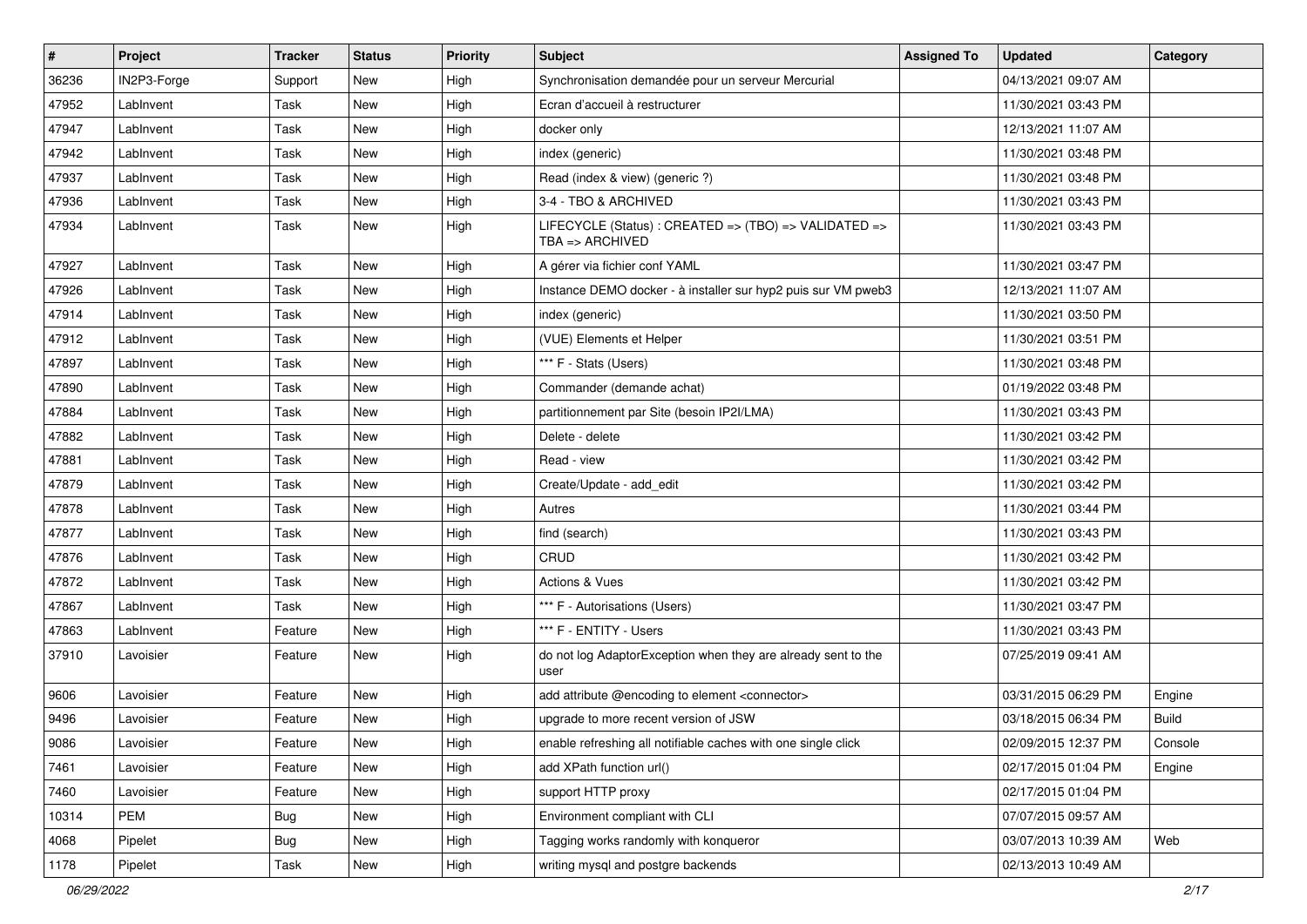| $\vert$ # | <b>Project</b>          | <b>Tracker</b> | <b>Status</b> | <b>Priority</b> | <b>Subject</b>                                                                                                                                       | <b>Assigned To</b> | <b>Updated</b>      | Category  |
|-----------|-------------------------|----------------|---------------|-----------------|------------------------------------------------------------------------------------------------------------------------------------------------------|--------------------|---------------------|-----------|
| 49149     | <b>PyROS</b>            | Task           | <b>New</b>    | High            | SCRIPT RUN (PYROS/pyros.py) (uniquement pour la partie<br>execution)                                                                                 |                    | 05/24/2022 02:55 PM |           |
| 48278     | <b>PyROS</b>            | Task           | New           | High            | AGENT général (dont dépendent tous les agents et<br>AgentDevices)                                                                                    |                    | 01/29/2022 01:05 AM |           |
| 48271     | <b>PyROS</b>            | Task           | New           | High            | CLASSIC installation (with venv)                                                                                                                     |                    | 03/16/2022 07:27 AM |           |
| 47388     | <b>PyROS</b>            | Task           | New           | High            | (F14) ENTITIES - definition & implementation - CONFIG FILES                                                                                          |                    | 01/29/2022 01:25 AM |           |
| 45485     | <b>PyROS</b>            | Feature        | New           | High            | **** D0 - GENERAL, ADMINISTRATIVE & TECHNICAL                                                                                                        |                    | 03/16/2022 04:53 PM |           |
| 45483     | <b>PyROS</b>            | Feature        | <b>New</b>    | High            | **** D4 - Images production (L0)                                                                                                                     |                    | 03/16/2022 07:28 AM |           |
| 45482     | <b>PyROS</b>            | Feature        | New           | High            | **** D3 - Sequences submission & plannig                                                                                                             |                    | 02/22/2022 03:01 PM |           |
| 45480     | PyROS                   | Feature        | New           | High            | **** D1 - System Security & Control                                                                                                                  |                    | 06/28/2022 10:06 PM |           |
| 45004     | <b>PyROS</b>            | Task           | New           | High            | MAIN CONFIG FILE - Décrire dans un fichier texte la<br>configuration complète d'une UNIT (monture) et tous ses<br>composants et instruments associés |                    | 01/29/2022 01:25 AM |           |
| 45000     | <b>PyROS</b>            | Task           | New           | High            | Generic commands grammar description & management                                                                                                    |                    | 05/06/2021 05:05 PM |           |
| 44658     | PyROS                   | Feature        | New           | High            | *** SF15 - SST - START&STOP - System Startup (launch),<br>monitoring, and Shutdown                                                                   |                    | 06/28/2022 10:06 PM |           |
| 44389     | <b>PyROS</b>            | Task           | New           | High            | (GF1) PROJECT MANAGEMENT (REDMINE FORGE) :<br>Features, tasks, gantt, kanban                                                                         |                    | 03/04/2022 11:56 AM |           |
| 44388     | <b>PyROS</b>            | Task           | <b>New</b>    | High            | (GF2) SOURCE CODE MANAGEMENT (GITLAB)                                                                                                                |                    | 02/02/2022 12:28 PM | Evolution |
| 44334     | <b>PyROS</b>            | Task           | In progress   | High            | (F08) Intégration protocole INDI                                                                                                                     |                    | 05/06/2021 05:05 PM |           |
| 44329     | <b>PyROS</b>            | Task           | <b>New</b>    | High            | Migration gitlab sur IN2P3                                                                                                                           |                    | 12/14/2021 12:08 PM |           |
| 44172     | <b>PyROS</b>            | Feature        | <b>New</b>    | High            | *** SF14 - OCF - Observatory Unit & Site Configuration                                                                                               |                    | 01/29/2022 01:24 AM |           |
| 44168     | PyROS                   | Task           | <b>New</b>    | High            | (GF2) INSTALL & DEPLOY                                                                                                                               |                    | 03/16/2022 07:27 AM |           |
| 44166     | PyROS                   | Task           | New           | High            | (GF1) DOCUMENTATION                                                                                                                                  |                    | 03/04/2022 11:57 AM |           |
| 44162     | PyROS                   | Feature        | New           | High            | *** SF08 - EXE (SOX) - Observation Sequence (SO) eXecution                                                                                           |                    | 03/15/2022 04:46 PM |           |
| 44161     | PyROS                   | Feature        | New           | High            | *** SF04 - SPV - System Coordination & Supervision :<br>Majordome (Conducting) (head)                                                                |                    | 06/28/2022 09:58 PM |           |
| 44151     | <b>PyROS</b>            | Feature        | New           | High            | *** GF1 - PROJ - Project management, documentation,<br>formation des utilisateurs, interfaces, plan de justification de la<br>définition             |                    | 01/31/2022 11:32 AM |           |
| 44148     | <b>PyROS</b>            | Feature        | <b>New</b>    | High            | *** GF2 - INST - Config, Install, udpate, deploy (IRAP, CNES,<br>TAROT)                                                                              |                    | 03/16/2022 07:27 AM |           |
| 432       | Smurf                   | Bug            | New           | High            | creation de fichiers vides                                                                                                                           |                    | 04/23/2021 11:44 AM |           |
| 8995      | SphereLib               | <b>Bug</b>     | New           | High            | python2.7-config                                                                                                                                     |                    | 01/28/2015 04:21 PM |           |
| 7587      | <b>Topology Manager</b> | Bug            | New           | High            | Replace an item                                                                                                                                      |                    | 06/30/2014 05:42 PM |           |
| 714       | TReqS                   | <b>Bug</b>     | <b>New</b>    | High            | Annuler un staging en cours                                                                                                                          |                    | 03/24/2015 04:34 PM |           |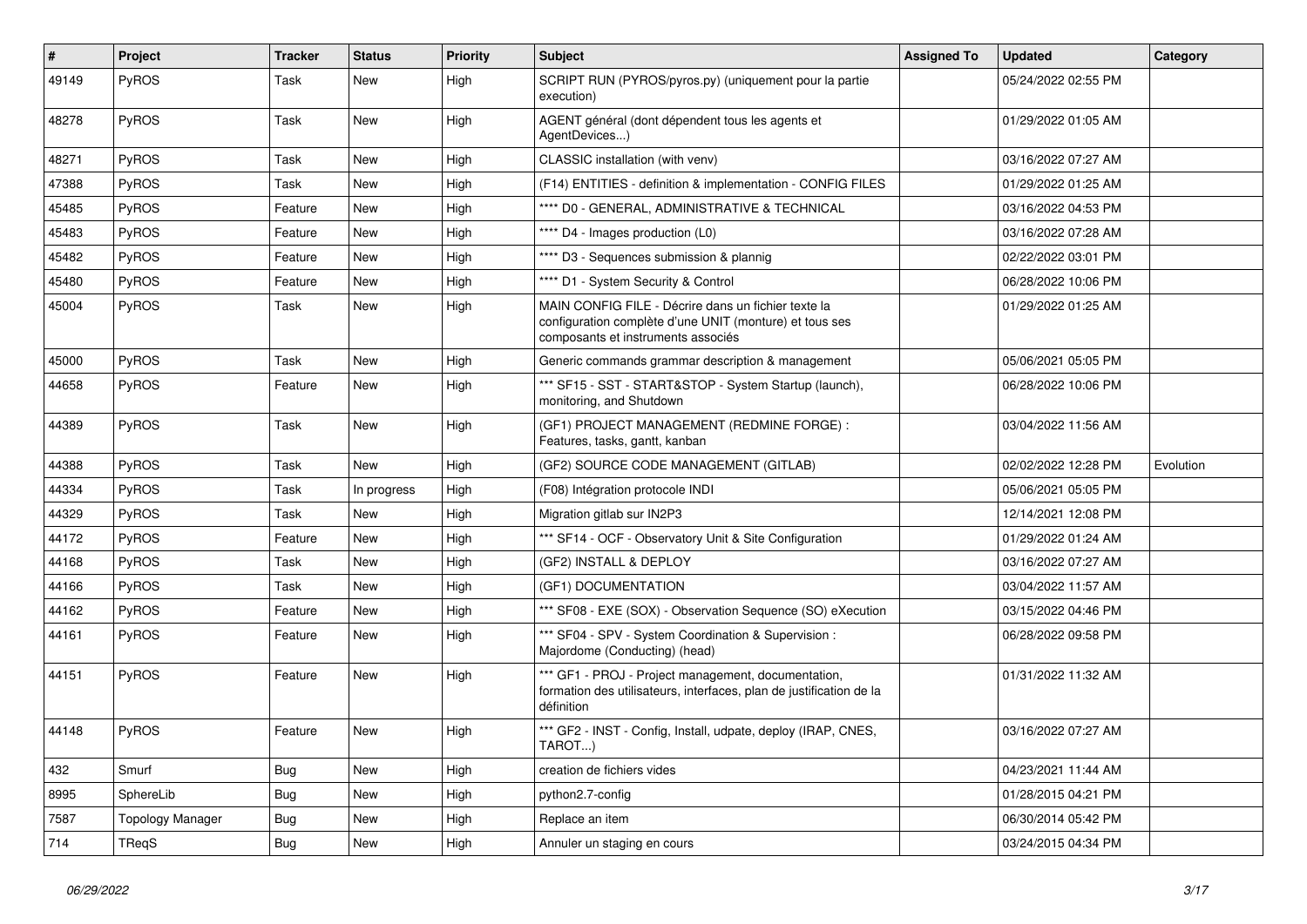| #     | Project                           | <b>Tracker</b> | <b>Status</b> | <b>Priority</b> | Subject                                                                                        | <b>Assigned To</b>        | <b>Updated</b>      | Category                |
|-------|-----------------------------------|----------------|---------------|-----------------|------------------------------------------------------------------------------------------------|---------------------------|---------------------|-------------------------|
| 423   | TReqS                             | Feature        | New           | High            | Écrire une toolbox pour administration                                                         |                           | 03/24/2015 04:40 PM |                         |
| 388   | TReqS                             | Feature        | New           | High            | Possibilités d'interactions avec le serveur TReqS                                              |                           | 03/24/2015 04:06 PM |                         |
| 5799  | <b>AGATA DAQ</b>                  | Feature        | New           | High            | ELOG not available from GSI guest network                                                      | <b>Aubert Yann</b>        | 01/15/2014 05:54 PM |                         |
| 5736  | <b>AGATA DAQ</b>                  | Feature        | New           | High            | Would like to have access to GSI printers                                                      | Aubert Yann               | 01/06/2014 09:22 AM |                         |
| 5684  | <b>AGATA DAQ</b>                  | Support        | New           | High            | Hard drive of anode                                                                            | Aubert Yann               | 01/06/2014 09:24 AM |                         |
| 174   | Oval                              | Feature        | New           | High            | oval run -o                                                                                    | <b>Chamont David</b>      | 10/02/2009 02:47 PM | Run command             |
| 30    | Oval                              | Feature        | New           | High            | Use environments as targets to the step commands                                               | <b>Chamont David</b>      | 02/16/2009 07:12 PM | Run command             |
| 1299  | APCScheduler                      | Feature        | New           | High            | Utilisation de python, numpy, scipy,                                                           | Colley<br>Jean-Marc       | 02/10/2011 11:07 AM |                         |
| 7035  | <b>AGATA DAQ</b>                  | Task           | Feedback      | High            | Get end of run magic script                                                                    | Dosme Nicolas             | 05/06/2014 02:07 PM |                         |
| 45018 | PyROS                             | Task           | <b>New</b>    | High            | Définir config pour TNC (4 channels Cam)                                                       | Klotz Alain               | 10/12/2021 08:52 AM |                         |
| 45017 | PyROS                             | Task           | In progress   | High            | Définir config pour GUITALENS (observatoire avec plusieurs<br>UNIT)                            | Klotz Alain               | 10/12/2021 08:52 AM |                         |
| 44354 | PyROS                             | Task           | In progress   | High            | Installer, tester, faire fonctionner, et comprendre ce protocole<br>sur linux                  | Klotz Alain               | 05/06/2021 02:47 PM |                         |
| 44338 | PyROS                             | Task           | In progress   | High            | Installation docker au CNES (sur VM)                                                           | Koralewski<br>Alexis      | 12/14/2021 11:39 AM |                         |
| 44170 | PyROS                             | Task           | In progress   | High            | <b>DOCKER</b> installation                                                                     | Koralewski<br>Alexis      | 06/28/2022 10:11 PM |                         |
| 3154  | C3F2                              | <b>Bug</b>     | Assigned      | High            | Uniformisation of range and color                                                              | Lafage Vincent            | 03/25/2016 01:06 AM |                         |
| 8099  | LC <sub>2</sub>                   | Feature        | <b>New</b>    | High            | Add business rule forbidding empty CRT-DSP configuration (at<br>least 1 manu per CRT DSP)      | Lafage Vincent            | 10/27/2014 07:00 PM |                         |
| 1156  | LC <sub>2</sub>                   | Feature        | Assigned      | High            | query Marc Status generation & validation options                                              | Lafage Vincent            | 12/07/2010 04:54 PM |                         |
| 660   | ENX                               | Support        | New           | High            | Documentation                                                                                  | Legay Eric                | 05/27/2010 10:55 AM | Documentation           |
| 113   | ENX                               | Bug            | Feedback      | High            | remove reference to T_Result constants                                                         | Legay Eric                | 05/16/2011 01:26 PM | <b>Driver Generator</b> |
| 7736  | <b>Topology Manager</b>           | Bug            | New           | High            | Generate electronic config files without GTS                                                   | Legay Eric                | 09/22/2014 05:12 PM | GUI                     |
| 7385  | <b>CLASS</b>                      | Feature        | New           | High            | <b>GUI devellopment</b>                                                                        | LENIAU<br><b>Baptiste</b> | 04/29/2015 12:15 PM |                         |
| 7380  | <b>CLASS</b>                      | Feature        | <b>New</b>    | High            | ReactorFacility                                                                                | LENIAU<br><b>Baptiste</b> | 06/11/2014 11:06 AM |                         |
| 11452 | LSTCam low-level data<br>analysis | Task           | New           | High            | Definition of LST mini-camera tests                                                            | Nakajima<br>Daisuke       | 05/31/2018 04:54 PM |                         |
| 49150 | PyROS                             | Task           | New           | High            | Ajout du script PYROS wrapper sur pyros.py pour gérer<br>proprement tous les contextes d'appel | <b>Pallier Etienne</b>    | 01/31/2022 11:36 AM | Evolution               |
| 45043 | PyROS                             | Task           | New           | High            | Démo IRAP (install classique ?) + retrouver ancienne utilisation<br>de PlcConfig               | Pallier Etienne           | 12/14/2021 12:00 PM |                         |
| 45040 | PyROS                             | Task           | New           | High            | NEW Agent v2 basé sur new config yaml (base pour F09)                                          | Pallier Etienne           | 01/29/2022 01:04 AM |                         |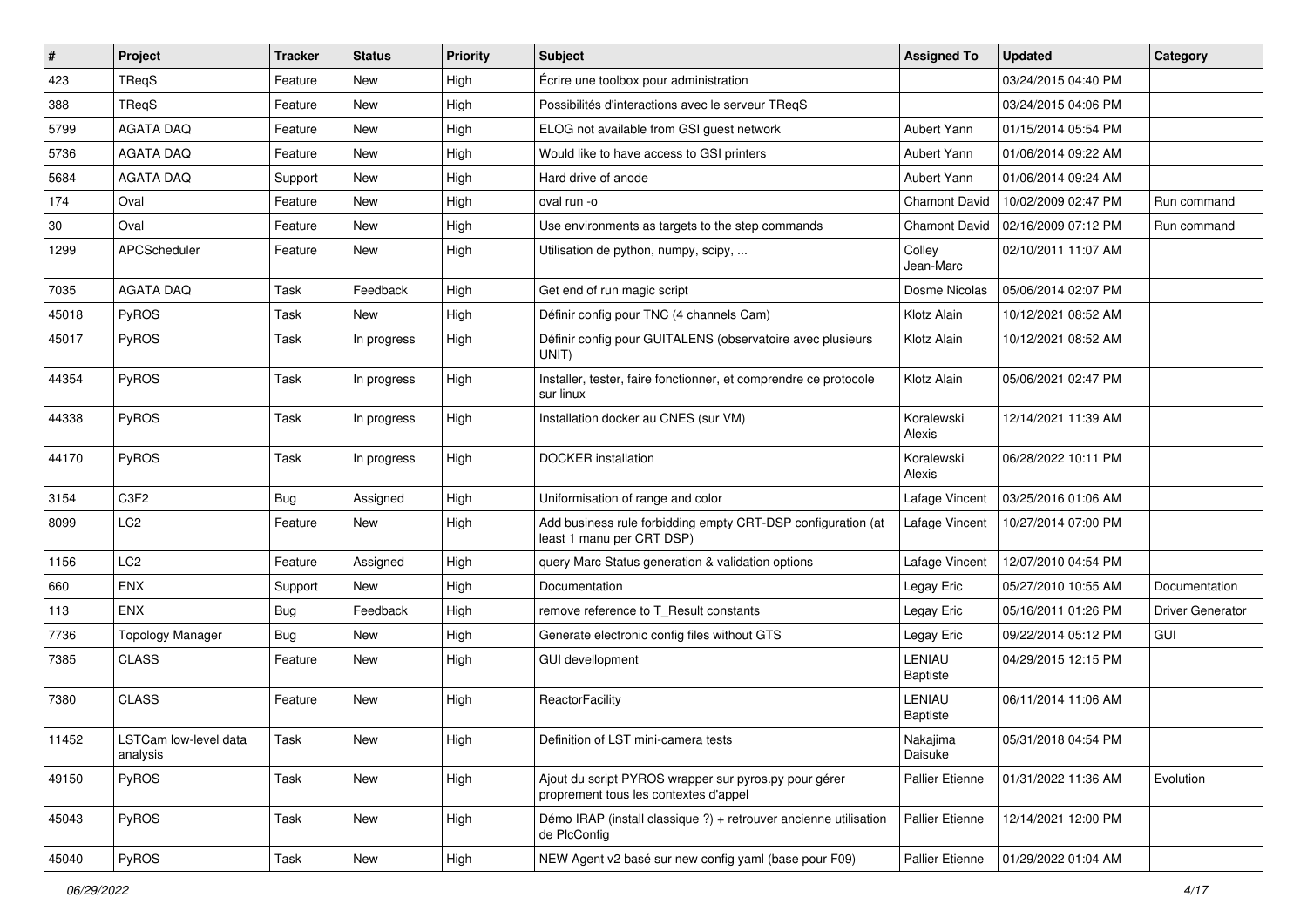| #     | <b>Project</b>          | <b>Tracker</b> | <b>Status</b> | <b>Priority</b> | <b>Subject</b>                                                                                                                                  | <b>Assigned To</b>        | <b>Updated</b>      | Category |
|-------|-------------------------|----------------|---------------|-----------------|-------------------------------------------------------------------------------------------------------------------------------------------------|---------------------------|---------------------|----------|
| 44867 | PyROS                   | Task           | New           | High            | Mettre les TASKS dans la version v0.1 prévue pour juin, dans<br>doc-specs et dans redmine (puis planifier aussi les autres<br>versions futures) | <b>Pallier Etienne</b>    | 05/06/2021 06:19 PM |          |
| 44866 | PyROS                   | Task           | In progress   | High            | Associer chaque FEATURE à 1(N) CLASSE/AGENT pyros<br>(implémentation)                                                                           | <b>Pallier Etienne</b>    | 07/16/2021 09:13 AM |          |
| 44363 | PyROS                   | Task           | In progress   | High            | ODJ & CR Réunions                                                                                                                               | Pallier Etienne           | 05/06/2021 06:18 PM |          |
| 44362 | PyROS                   | Task           | <b>New</b>    | High            | Lier commits à tasks (commit auto close tasks)                                                                                                  | <b>Pallier Etienne</b>    | 03/29/2021 03:49 PM |          |
| 44361 | PyROS                   | Task           | In progress   | High            | Mettre à jour gitlab in2p3 et changer le remote de nous tous<br>(remplace irap)                                                                 | Pallier Etienne           | 05/06/2021 03:37 PM |          |
| 44344 | PyROS                   | Task           | In progress   | High            | Définir un style de codage (source et test)                                                                                                     | Pallier Etienne           | 05/06/2021 03:38 PM |          |
| 44343 | PyROS                   | Task           | In progress   | High            | DOC TECHNIQUE (API) - Mettre en place une doc technique<br>générée automatiquement à partir du code source (Sphinx)                             | <b>Pallier Etienne</b>    | 03/04/2022 11:57 AM |          |
| 5725  | <b>Topology Manager</b> | Feature        | Assigned      | High            | propagation of OFF status to the GTS tree                                                                                                       | <b>Ralet Damian</b>       | 01/10/2014 05:25 PM |          |
| 41294 | Lavoisier               | Feature        | New           | High            | add support for attribute @null in namespace<br>http://software.in2p3.fr/lavoisier/tables.xsd                                                   | Reynaud<br>Sylvain        | 09/25/2020 03:38 PM | Engine   |
| 44518 | IN2P3-Forge             | Bug            | In progress   | High            | find-user dialog much slower since migration                                                                                                    | <b>ROUET</b><br>Jean-René | 05/05/2021 02:28 PM |          |
| 7655  | <b>AGATA DAQ</b>        | <b>Bug</b>     | <b>New</b>    | Normal          | E-log                                                                                                                                           |                           | 07/08/2014 09:46 AM |          |
| 5765  | <b>AGATA DAQ</b>        | Bug            | <b>New</b>    | Normal          | Anode01                                                                                                                                         |                           | 01/08/2014 02:44 PM |          |
| 3039  | APCScheduler            | Feature        | New           | Normal          | création de tarball sans exécutable                                                                                                             |                           | 07/31/2012 06:11 PM |          |
| 13262 | C3F2                    | <b>Bug</b>     | New           | Normal          | improve management of Lomon parameters to explain non<br>convergence                                                                            |                           | 05/02/2016 10:04 AM |          |
| 16628 | CC-IN2P3                | Support        | New           | Normal          | Sèche cheveux dans le vestiaire                                                                                                                 |                           | 01/12/2017 02:37 PM |          |
| 11522 | <b>CLASS</b>            | Task           | <b>New</b>    | Normal          | Separate the separation plant from the fabrication plant                                                                                        |                           | 12/16/2015 10:22 AM |          |
| 11059 | <b>CLASS</b>            | <b>Bug</b>     | <b>New</b>    | Normal          | Bad packaging of 4.1.0.tar.gaz                                                                                                                  |                           | 10/09/2015 06:31 AM |          |
| 10871 | <b>CLASS</b>            | Feature        | <b>New</b>    | Normal          | <b>Nominal Power</b>                                                                                                                            |                           | 09/10/2015 05:27 PM |          |
| 10786 | <b>CLASS</b>            | Bug            | <b>New</b>    | Normal          | CLASS Stopped by a "KILL" signal                                                                                                                |                           | 08/31/2015 07:00 PM |          |
| 10065 | <b>CLASS</b>            | Support        | New           | Normal          | Multi-Threading in CLASS                                                                                                                        |                           | 06/05/2015 11:30 AM |          |
| 9789  | <b>CLASS</b>            | Feature        | <b>New</b>    | Normal          | Multi Stream in EQM                                                                                                                             |                           | 04/29/2015 12:12 PM |          |
| 9788  | <b>CLASS</b>            | Feature        | New           | Normal          | Multi Stream in FabricationPlant                                                                                                                |                           | 04/29/2015 12:10 PM |          |
| 9787  | CLASS                   | Feature        | New           | Normal          | Multi Stream in FabricationPlant/EQM                                                                                                            |                           | 04/29/2015 12:10 PM |          |
| 6748  | <b>CLASS</b>            | Feature        | New           | Normal          | Charger un parc présimulé à partir du .root                                                                                                     |                           | 04/03/2014 11:36 AM |          |
| 6062  | <b>CLASS</b>            | <b>Bug</b>     | New           | Normal          | FabricationPLant Parallelisation (in CLASS.cxx)                                                                                                 |                           | 02/10/2014 11:59 AM |          |
| 8669  | <b>DCOD</b>             | Bug            | New           | Normal          | error during compilation                                                                                                                        |                           | 12/05/2014 06:19 PM |          |
| 8668  | <b>DCOD</b>             | Feature        | New           | Normal          | filterdiff is missing                                                                                                                           |                           | 12/05/2014 06:17 PM |          |
| 8667  | DCOD                    | Feature        | New           | Normal          | uuid missing                                                                                                                                    |                           | 12/05/2014 06:14 PM |          |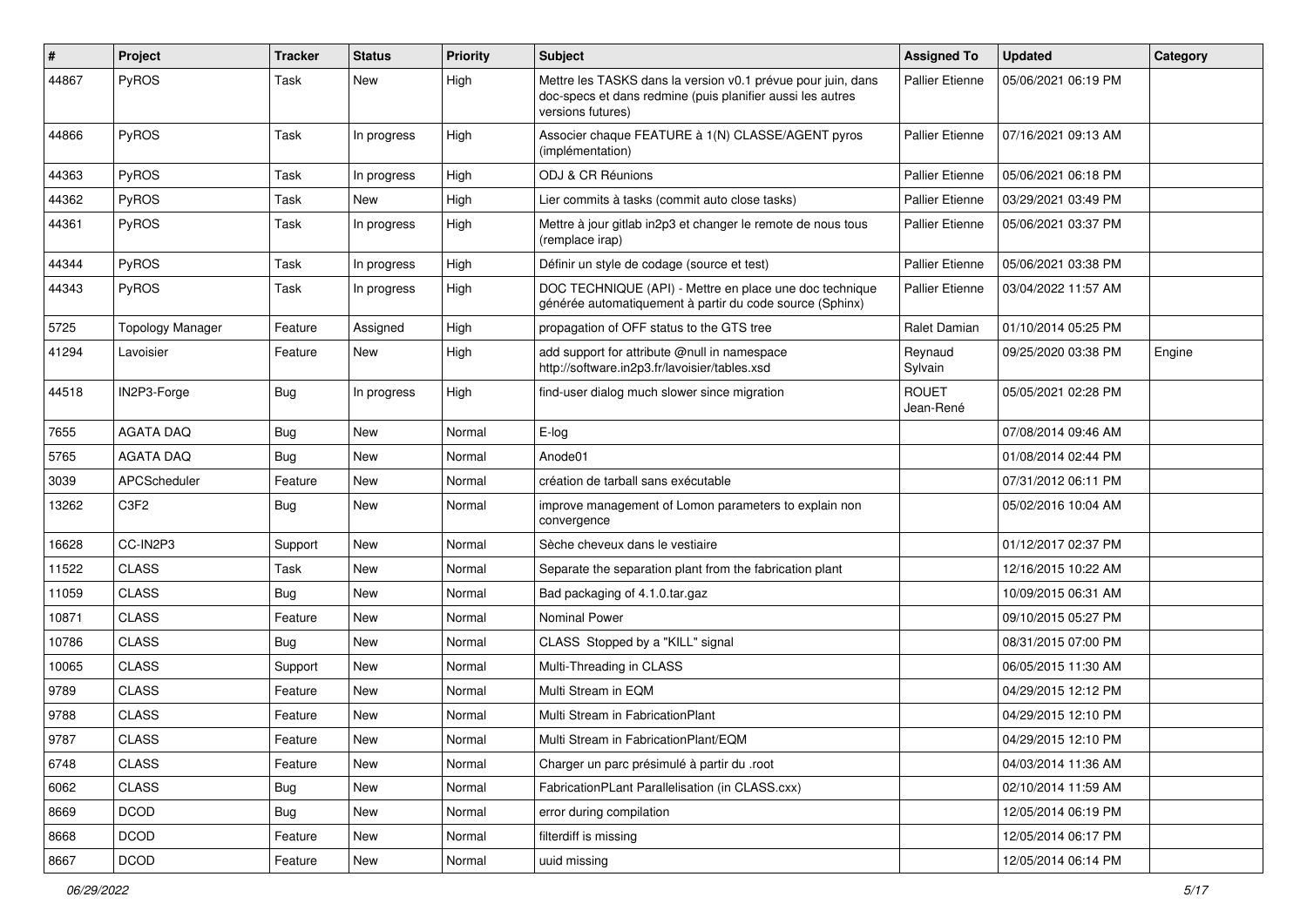| $\vert$ # | Project      | <b>Tracker</b> | <b>Status</b> | <b>Priority</b> | <b>Subject</b>                           | <b>Assigned To</b> | <b>Updated</b>      | Category        |
|-----------|--------------|----------------|---------------|-----------------|------------------------------------------|--------------------|---------------------|-----------------|
| 8693      | <b>ENX</b>   | Feature        | New           | Normal          | sauver log_level                         |                    | 12/09/2014 03:54 PM | <b>ENX Core</b> |
| 5448      | <b>ENX</b>   | Bug            | New           | Normal          | configure enx                            |                    | 10/30/2013 10:31 AM | <b>ENX Core</b> |
| 659       | <b>ENX</b>   | Feature        | New           | Normal          | Gestion des arbres DOM                   |                    | 01/16/2013 11:33 AM | <b>ENX Core</b> |
| 51461     | <b>GRAND</b> | Task           | New           | Normal          | WP 4.4: pipeline simulation              |                    | 06/24/2022 03:13 PM | soft simu       |
| 51444     | <b>GRAND</b> | Task           | New           | Normal          | WP 3.5: infra documentation              |                    | 06/24/2022 01:50 PM | infra soft      |
| 51442     | <b>GRAND</b> | Task           | New           | Normal          | WP 4.3: workflow and scheduler           |                    | 06/24/2022 03:03 PM | infra soft      |
| 49944     | <b>GRAND</b> | Task           | New           | Normal          | WP 10.3: data analysis                   |                    | 03/18/2022 04:45 PM |                 |
| 49943     | <b>GRAND</b> | Task           | New           | Normal          | WP 10.2: data taking                     |                    | 03/18/2022 04:45 PM |                 |
| 49942     | <b>GRAND</b> | Task           | New           | Normal          | WP 10.1: deployment                      |                    | 03/18/2022 04:45 PM |                 |
| 49941     | <b>GRAND</b> | Task           | New           | Normal          | WP 10: GP 300 setup                      |                    | 03/18/2022 04:45 PM |                 |
| 49940     | <b>GRAND</b> | Task           | New           | Normal          | WP 9.5: data analysis                    |                    | 03/18/2022 03:35 PM |                 |
| 49939     | <b>GRAND</b> | Task           | New           | Normal          | WP 9.4: data taking                      |                    | 06/23/2022 08:19 PM |                 |
| 49938     | GRAND        | Task           | New           | Normal          | WP 9.3: deployment commissioning         |                    | 03/18/2022 03:27 PM |                 |
| 49937     | <b>GRAND</b> | Task           | New           | Normal          | WP 9.2: production detector adaptation   |                    | 03/18/2022 03:32 PM |                 |
| 49936     | <b>GRAND</b> | Task           | New           | Normal          | WP 9.1: detector design adaptation       |                    | 03/21/2022 03:18 PM |                 |
| 49935     | <b>GRAND</b> | Task           | New           | Normal          | WP 9: Nançay setup                       |                    | 03/18/2022 12:20 AM |                 |
| 49934     | <b>GRAND</b> | Task           | New           | Normal          | WP 8.3: trigger evaluation               |                    | 03/21/2022 10:28 AM |                 |
| 49933     | <b>GRAND</b> | Task           | New           | Normal          | WP 8.2: final reconstruction             |                    | 03/18/2022 04:39 PM |                 |
| 49932     | <b>GRAND</b> | Task           | New           | Normal          | WP 8.1: SLT info definition              |                    | 03/18/2022 04:39 PM |                 |
| 49931     | <b>GRAND</b> | Task           | New           | Normal          | WP 8: data reconstruction study          |                    | 03/21/2022 10:28 AM |                 |
| 49930     | <b>GRAND</b> | Task           | New           | Normal          | WP 7: second level trigger (SLT)         |                    | 03/21/2022 10:28 AM |                 |
| 49929     | <b>GRAND</b> | Task           | New           | Normal          | WP 6.4: frontend implementation          |                    | 04/14/2022 02:24 PM |                 |
| 49928     | <b>GRAND</b> | Task           | New           | Normal          | WP 6.3: testbench                        |                    | 06/24/2022 12:58 PM |                 |
| 49927     | <b>GRAND</b> | Task           | New           | Normal          | WP 6.2: analytical method                |                    | 06/24/2022 12:41 PM |                 |
| 49926     | <b>GRAND</b> | Task           | New           | Normal          | WP 6.1: neuronal network method          |                    | 03/21/2022 01:40 PM |                 |
| 49925     | <b>GRAND</b> | Task           | New           | Normal          | WP 6: first level trigger (FLT)          |                    | 03/21/2022 10:28 AM |                 |
| 49924     | <b>GRAND</b> | Task           | New           | Normal          | WP 5.2: noise event selection            |                    | 03/18/2022 05:13 PM |                 |
| 49923     | GRAND        | Task           | New           | Normal          | WP 5.5: EAS selection                    |                    | 03/18/2022 05:13 PM |                 |
| 49922     | GRAND        | Task           | New           | Normal          | WP 5.4: reconstruction                   |                    | 03/18/2022 05:13 PM |                 |
| 49921     | <b>GRAND</b> | Task           | New           | Normal          | WP 5.3: calibration                      |                    | 03/18/2022 05:13 PM |                 |
| 49919     | <b>GRAND</b> | Task           | New           | Normal          | WP 5.1: data taking                      |                    | 03/18/2022 05:13 PM |                 |
| 49918     | GRAND        | Task           | New           | Normal          | WP 5: GP 13/100 experimental DB analysis |                    | 03/18/2022 05:13 PM |                 |
| 49917     | GRAND        | Task           | New           | Normal          | WP 4.2: validation                       |                    | 03/18/2022 03:08 PM |                 |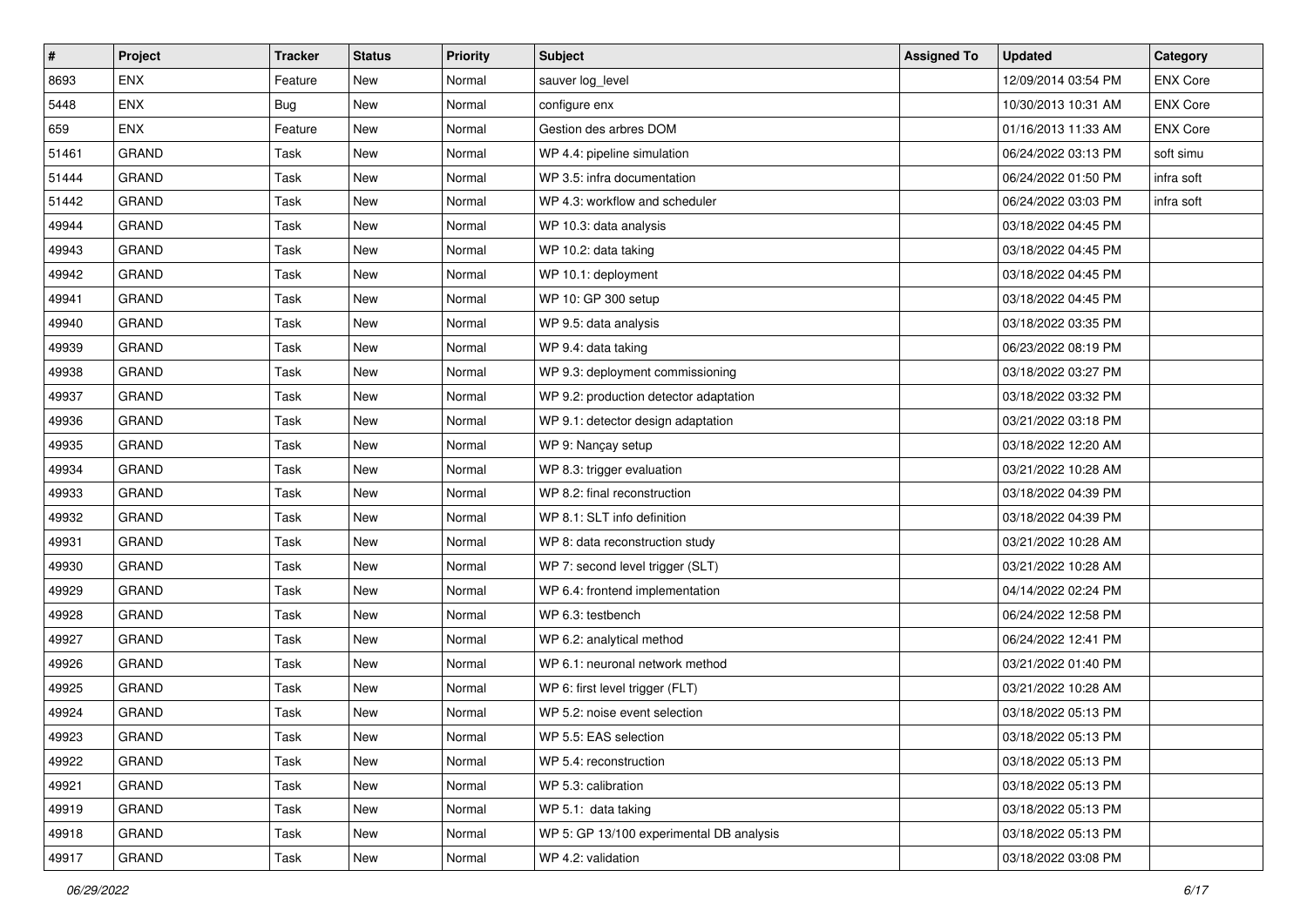| #     | Project       | <b>Tracker</b> | <b>Status</b> | <b>Priority</b> | <b>Subject</b>                                                                     | <b>Assigned To</b> | <b>Updated</b>      | Category |
|-------|---------------|----------------|---------------|-----------------|------------------------------------------------------------------------------------|--------------------|---------------------|----------|
| 49916 | <b>GRAND</b>  | Task           | New           | Normal          | WP 4.1: production, storing & management                                           |                    | 03/18/2022 03:06 PM |          |
| 49915 | <b>GRAND</b>  | Task           | <b>New</b>    | Normal          | WP 4: Creating GRAND simulation                                                    |                    | 03/18/2022 12:20 AM |          |
| 49914 | <b>GRAND</b>  | Task           | New           | Normal          | WP 3.4: code distribution, software env.                                           |                    | 06/24/2022 01:41 PM |          |
| 49912 | <b>GRAND</b>  | Task           | <b>New</b>    | Normal          | WP 3.3: manage software infra : CI, quality, DB engine                             |                    | 03/18/2022 03:03 PM |          |
| 49911 | <b>GRAND</b>  | Task           | <b>New</b>    | Normal          | WP 3.2: calibration monotoring DB                                                  |                    | 03/18/2022 05:13 PM |          |
| 49910 | <b>GRAND</b>  | Task           | <b>New</b>    | Normal          | WP 3.1: manage data event DB                                                       |                    | 06/24/2022 01:55 PM |          |
| 49909 | <b>GRAND</b>  | Task           | <b>New</b>    | Normal          | WP 3: software infra and database                                                  |                    | 06/24/2022 01:48 PM |          |
| 49906 | <b>GRAND</b>  | Task           | New           | Normal          | WP 1.1: finance                                                                    |                    | 03/18/2022 05:13 PM |          |
| 49905 | <b>GRAND</b>  | Task           | <b>New</b>    | Normal          | WP 1: GRAND management                                                             |                    | 03/18/2022 05:13 PM |          |
| 49904 | <b>GRAND</b>  | Task           | <b>New</b>    | Normal          | WP 2.9: detector monotoring                                                        |                    | 03/18/2022 05:13 PM |          |
| 49903 | <b>GRAND</b>  | Task           | <b>New</b>    | Normal          | WP 2.8: detector calibration                                                       |                    | 03/18/2022 05:13 PM |          |
| 49901 | <b>GRAND</b>  | Task           | <b>New</b>    | Normal          | WP 2.6: common tools                                                               |                    | 03/18/2022 05:13 PM |          |
| 49900 | <b>GRAND</b>  | Task           | <b>New</b>    | Normal          | WP 2.5: reconstruction method                                                      |                    | 03/18/2022 02:57 PM |          |
| 49899 | <b>GRAND</b>  | Task           | <b>New</b>    | Normal          | WP 2.4: antenna network simulation                                                 |                    | 06/24/2022 02:48 PM |          |
| 49898 | <b>GRAND</b>  | Task           | <b>New</b>    | Normal          | WP 2.3: unit detector modeling and coding                                          |                    | 06/24/2022 02:11 PM |          |
| 49897 | <b>GRAND</b>  | Task           | <b>New</b>    | Normal          | WP 2.2: input output format fie                                                    |                    | 03/18/2022 12:22 AM |          |
| 49896 | <b>GRAND</b>  | Task           | New           | Normal          | WP 2.1: software architecture and optimization                                     |                    | 03/18/2022 05:13 PM |          |
| 49895 | <b>GRAND</b>  | Task           | <b>New</b>    | Normal          | WP 2: GRANDLIB modelization and software                                           |                    | 06/24/2022 02:48 PM |          |
| 9528  | <b>IGOSat</b> | Task           | <b>New</b>    | Normal          | phases projet                                                                      |                    | 03/24/2015 03:58 PM |          |
| 9527  | <b>IGOSat</b> | Task           | New           | Normal          | (SAE / ODB) Réalisation de cartes électroniques pour le satellite<br><b>IGOSat</b> |                    | 03/24/2015 03:52 PM |          |
| 9526  | <b>IGOSat</b> | Task           | <b>New</b>    | Normal          | (SCI) Electronique d'acquisition de l'instrument Scintillateur                     |                    | 03/24/2015 03:50 PM |          |
| 9525  | <b>IGOSat</b> | Task           | <b>New</b>    | Normal          | (ODB / SCAO) Conception de la SCAO / Interfaçage avec l'ODB                        |                    | 03/27/2015 10:11 AM |          |
| 9524  | <b>IGOSat</b> | Task           | New           | Normal          | (ODB) Logiciel de Vol                                                              |                    | 03/24/2015 03:41 PM |          |
| 9151  | <b>IGOSat</b> | Task           | <b>New</b>    | Normal          | (ODB) Code de simulation fonctionelle                                              |                    | 02/18/2015 05:13 PM |          |
| 9137  | <b>IGOSat</b> | Task           | New           | Normal          | (PRO) Phase C                                                                      |                    | 03/24/2015 03:58 PM |          |
| 9136  | <b>IGOSat</b> | Task           | <b>New</b>    | Normal          | (PRO) Phase B                                                                      |                    | 03/24/2015 03:58 PM |          |
| 9116  | <b>IGOSat</b> | Task           | Assigned      | Normal          | (STM) Conception mécanique                                                         |                    | 02/11/2015 03:43 PM |          |
| 9115  | <b>IGOSat</b> | Task           | Assigned      | Normal          | (SCI) Banc de test du scintillateur, simulations et estimation de<br>la dose reçue |                    | 02/11/2015 03:41 PM |          |
| 9111  | <b>IGOSat</b> | Task           | Assigned      | Normal          | (TEL) Mise en oeuvre de la carte de télécommunication                              |                    | 03/24/2015 03:36 PM |          |
| 9109  | <b>IGOSat</b> | Task           | Assigned      | Normal          | (SYS) Ingénierie système                                                           |                    | 02/11/2015 02:05 PM |          |
| 9108  | <b>IGOSat</b> | Task           | Assigned      | Normal          | (SCA) Modélisation de la boucle de contrôle SCAO                                   |                    | 02/11/2015 02:00 PM |          |
| 9103  | <b>IGOSat</b> | Task           | Assigned      | Normal          | (SCI) Banc de test du scintillateur                                                |                    | 02/10/2015 06:48 PM |          |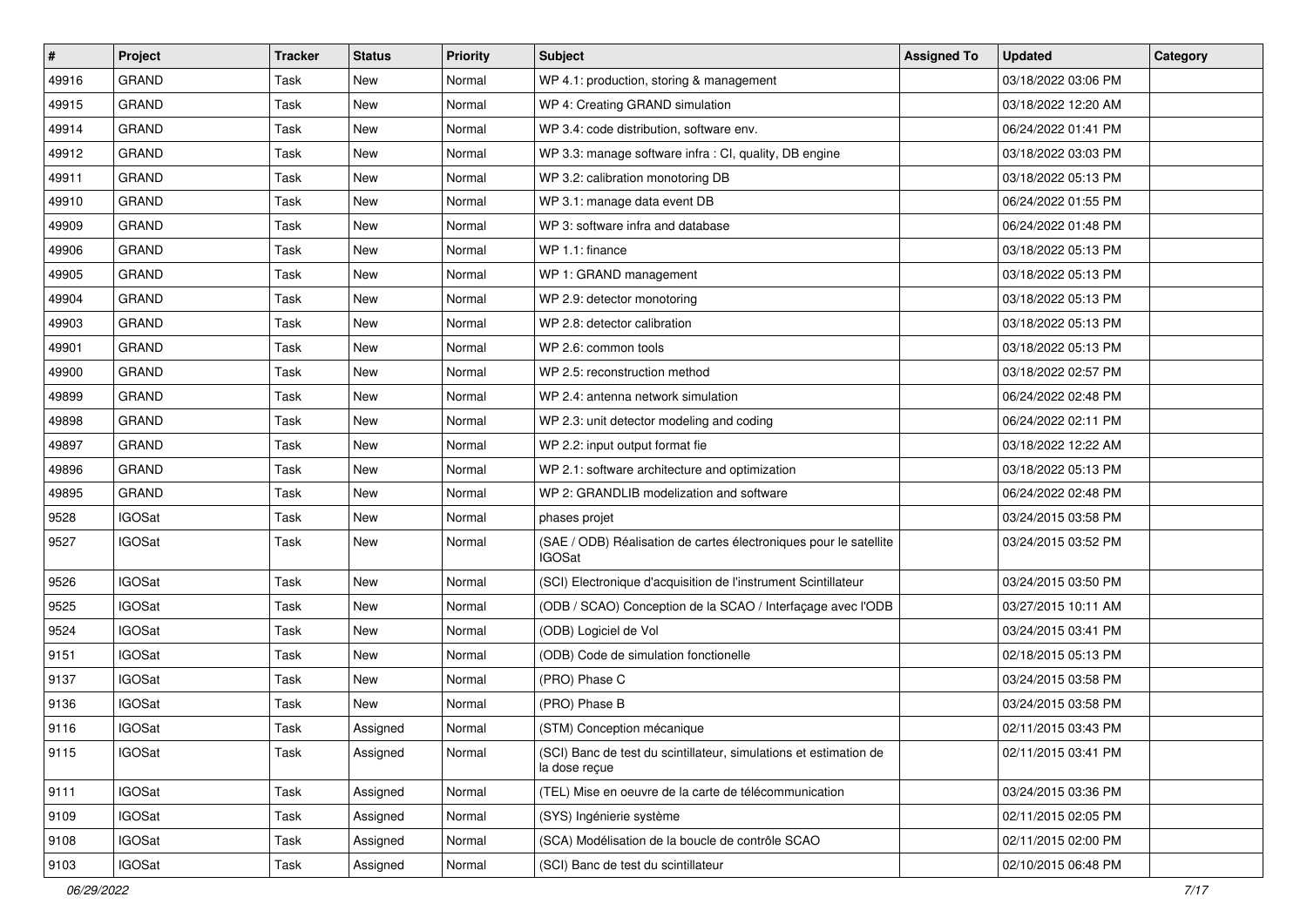| $\vert$ # | Project         | <b>Tracker</b> | <b>Status</b> | <b>Priority</b> | <b>Subject</b>                                                                                                 | <b>Assigned To</b> | <b>Updated</b>      | Category |
|-----------|-----------------|----------------|---------------|-----------------|----------------------------------------------------------------------------------------------------------------|--------------------|---------------------|----------|
| 9102      | <b>IGOSat</b>   | Task           | Assigned      | Normal          | (SOL) Conception de la station sol                                                                             |                    | 02/10/2015 06:48 PM |          |
| 9101      | <b>IGOSat</b>   | Task           | Assigned      | Normal          | (STM) Réalisation d'un modèle structurel et thermique                                                          |                    | 02/10/2015 06:48 PM |          |
| 9100      | <b>IGOSat</b>   | Task           | Assigned      | Normal          | (SAE) Réalisation d'un banc de test du système d'alimentation<br>électrique                                    |                    | 02/10/2015 06:48 PM |          |
| 9099      | <b>IGOSat</b>   | Task           | In progress   | Normal          | (PRO) Phase A                                                                                                  |                    | 03/24/2015 03:58 PM |          |
| 9098      | <b>IGOSat</b>   | Task           | Assigned      | Normal          | (SCA) Capteurs d'attitude et Banc de Contrôle                                                                  |                    | 02/11/2015 01:57 PM |          |
| 35994     | IN2P3-Forge     | Support        | <b>New</b>    | Normal          | Synchronisation demandée pour un serveur Mercurial                                                             |                    | 01/11/2019 03:10 PM |          |
| 9491      | <b>JEM-EUSO</b> | Support        | New           | Normal          | I need to access also to AWG Euso balloon documents                                                            |                    | 03/18/2015 03:36 PM |          |
| 48223     | LabInvent       | Task           | New           | Normal          | instance perso (docker)                                                                                        |                    | 12/13/2021 11:08 AM |          |
| 48222     | LabInvent       | Task           | New           | Normal          | (NEW func) Gérer Suivi d'un User                                                                               |                    | 12/13/2021 10:39 AM |          |
| 48005     | LabInvent       | Task           | <b>New</b>    | Normal          | <b>Bugfix toutes les Deprecated Errors</b>                                                                     |                    | 12/06/2021 02:37 PM |          |
| 47966     | LabInvent       | Task           | <b>New</b>    | Normal          | Ajouter test Commande (avec devis joint)                                                                       |                    | 11/30/2021 04:17 PM |          |
| 47959     | LabInvent       | Task           | New           | Normal          | *** F - ENTITY - Fournisseurs                                                                                  |                    | 11/30/2021 12:57 PM |          |
| 47958     | LabInvent       | Task           | New           | Normal          | delete (generic)                                                                                               |                    | 11/30/2021 12:47 PM |          |
| 47957     | LabInvent       | Feature        | <b>New</b>    | Normal          | *** F - ENTITY - Les GROUPES (de User ou Materiel) :<br>Thématique, Métier, Projet, Site (+ Pole ou Service ?) |                    | 12/13/2021 11:12 AM |          |
| 47954     | LabInvent       | Task           | <b>New</b>    | Normal          | I - CREATED                                                                                                    |                    | 11/30/2021 01:27 PM |          |
| 47953     | LabInvent       | Task           | New           | Normal          | 2a - TOBEORDERED (optionnel)                                                                                   |                    | 11/30/2021 01:27 PM |          |
| 47951     | LabInvent       | Feature        | New           | Normal          | *** F - Etiquettes & Imprimantes                                                                               |                    | 11/30/2021 01:42 PM |          |
| 47950     | LabInvent       | Task           | <b>New</b>    | Normal          | DB complète à mettre à jour                                                                                    |                    | 11/30/2021 12:26 PM |          |
| 47946     | LabInvent       | Task           | New           | Normal          | classic only                                                                                                   |                    | 12/03/2021 09:50 AM |          |
| 47945     | LabInvent       | Task           | New           | Normal          | <b>ALL</b>                                                                                                     |                    | 11/30/2021 12:23 PM |          |
| 47935     | LabInvent       | Task           | <b>New</b>    | Normal          | 2b - VALIDATED                                                                                                 |                    | 11/30/2021 01:27 PM |          |
| 47932     | LabInvent       | Feature        | New           | Normal          | *** F - DOC (documentation)                                                                                    |                    | 11/30/2021 01:10 PM |          |
| 47930     | LabInvent       | Task           | <b>New</b>    | Normal          | *** F - ENTITY - QrCode                                                                                        |                    | 11/30/2021 01:26 PM |          |
| 47925     | LabInvent       | Task           | New           | Normal          | (après cakephp v4) Passer à Php 8                                                                              |                    | 11/30/2021 11:48 AM |          |
| 47924     | LabInvent       | Task           | New           | Normal          | (après 3.9) Passer à v4                                                                                        |                    | 11/30/2021 11:48 AM |          |
| 47913     | LabInvent       | Task           | New           | Normal          | ROLES (profils)                                                                                                |                    | 11/30/2021 01:39 PM |          |
| 47911     | Lablnvent       | Task           | New           | Normal          | Create/Update (add_edit generic)                                                                               |                    | 11/30/2021 11:04 AM |          |
| 47907     | LabInvent       | Task           | New           | Normal          | *** F - Config YAML (champs materiels) : champs obligatoires,<br>recommandés, ou readonly                      |                    | 11/30/2021 01:25 PM |          |
| 47895     | LabInvent       | Feature        | New           | Normal          | *** F - ENTITY - Documents attachés (à Materiel ou Suivi)                                                      |                    | 12/13/2021 11:09 AM |          |
| 47893     | LabInvent       | Task           | New           | Normal          | Views                                                                                                          |                    | 11/30/2021 01:21 PM |          |
| 47889     | LabInvent       | Task           | New           | Normal          | Changer statut - setStatusTo*()                                                                                |                    | 11/30/2021 01:19 PM |          |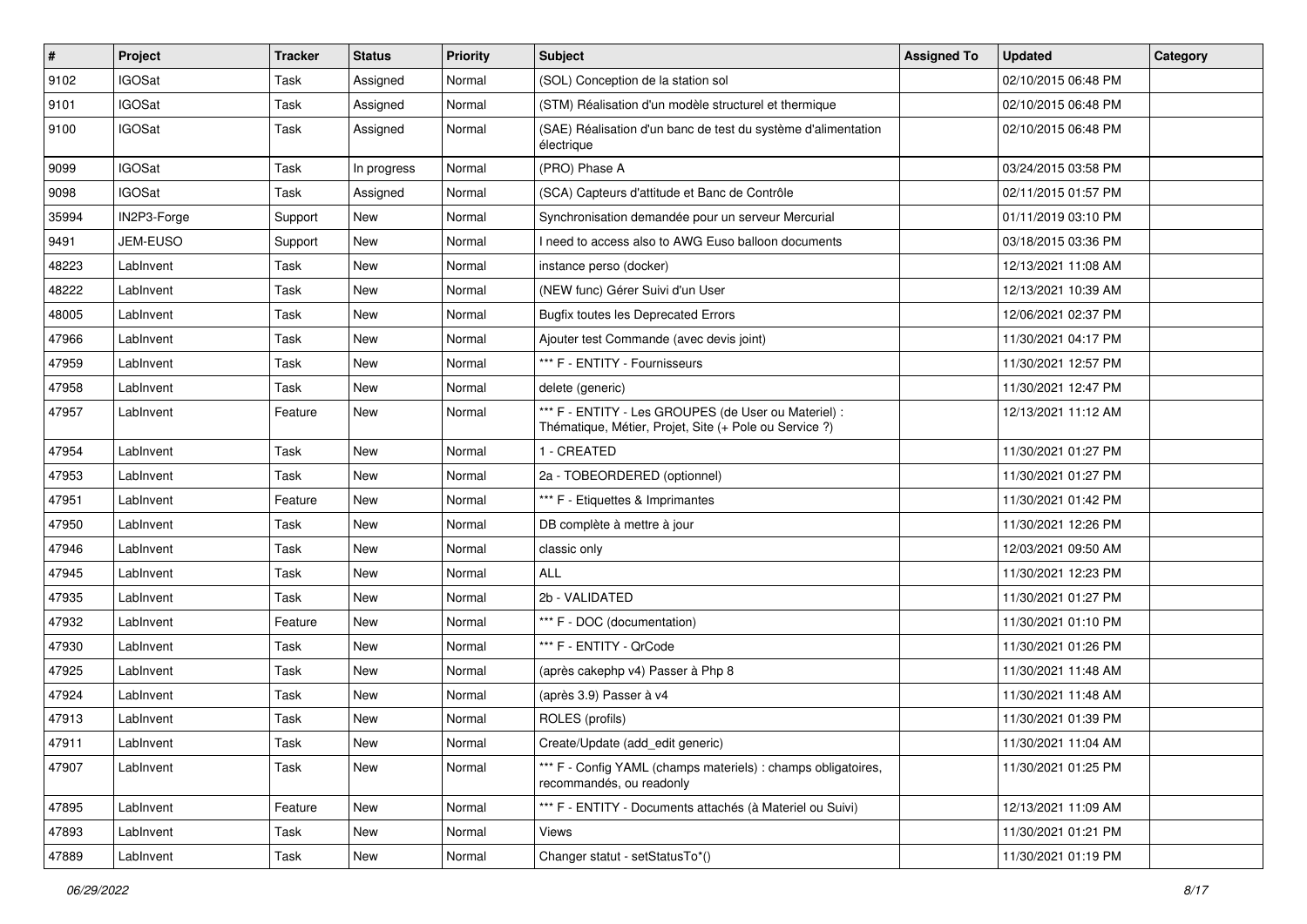| $\sharp$ | <b>Project</b> | <b>Tracker</b> | <b>Status</b> | <b>Priority</b> | <b>Subject</b>                                                                                    | <b>Assigned To</b> | <b>Updated</b>      | Category                      |
|----------|----------------|----------------|---------------|-----------------|---------------------------------------------------------------------------------------------------|--------------------|---------------------|-------------------------------|
| 47885    | LabInvent      | Task           | New           | Normal          | filtrage (voir formulaire index)                                                                  |                    | 11/30/2021 01:30 PM |                               |
| 47883    | LabInvent      | Task           | New           | Normal          | formulaire de recherche multi-critères                                                            |                    | 11/30/2021 01:30 PM |                               |
| 47880    | LabInvent      | Task           | New           | Normal          | Read - index                                                                                      |                    | 11/30/2021 01:16 PM |                               |
| 47873    | LabInvent      | Task           | New           | Normal          | Model (Entity & Table)                                                                            |                    | 12/01/2021 09:37 AM |                               |
| 47871    | LabInvent      | Task           | New           | Normal          | Autorisations                                                                                     |                    | 11/30/2021 01:29 PM |                               |
| 47870    | LabInvent      | Task           | New           | Normal          | Tests (Materiels)                                                                                 |                    | 11/30/2021 03:38 PM |                               |
| 47869    | LabInvent      | Feature        | New           | Normal          | *** F - Tests                                                                                     |                    | 12/06/2021 02:28 PM |                               |
| 47868    | LabInvent      | Task           | New           | Normal          | *** F - Super Entité (AppController, AppTable)                                                    |                    | 11/30/2021 01:34 PM |                               |
| 47865    | LabInvent      | Feature        | New           | Normal          | *** F - Configuration générale                                                                    |                    | 12/13/2021 11:06 AM |                               |
| 47864    | LabInvent      | Feature        | New           | Normal          | *** F - ENTITY - Autres                                                                           |                    | 11/30/2021 12:57 PM |                               |
| 47862    | LabInvent      | Feature        | New           | Normal          | *** F - ENTITY - Prets (de Materiel)                                                              |                    | 12/13/2021 11:10 AM |                               |
| 37461    | Lavoisier      | Feature        | New           | Normal          | add support for jdk 11                                                                            |                    | 04/25/2019 01:53 PM |                               |
| 35692    | Lavoisier      | Bug            | New           | Normal          | namespace not removed for a given use-case                                                        |                    | 11/27/2018 05:35 PM |                               |
| 34801    | Lavoisier      | Feature        | New           | Normal          | add support for attribute @if in element view/variable                                            |                    | 07/31/2018 12:57 PM |                               |
| 33857    | Lavoisier      | Bug            | New           | Normal          | post-processors namespace mapping must be defined in view                                         |                    | 06/18/2018 01:29 PM | Engine                        |
| 32928    | Lavoisier      | Feature        | New           | Normal          | support enumeration in route properties                                                           |                    | 05/18/2018 02:23 PM | Service                       |
| 27576    | Lavoisier      | Feature        | New           | Normal          | add a parameter "priority" on WhenCreatedTrigger                                                  |                    | 02/02/2018 03:18 PM | Engine                        |
| 27570    | Lavoisier      | Feature        | New           | Normal          | NotifiedTrigger should bypass attribute @ignore-during                                            |                    | 02/02/2018 03:05 PM | Engine                        |
| 26907    | Lavoisier      | Feature        | New           | Normal          | implement XPath function format-number()                                                          |                    | 01/10/2018 03:18 PM | <b>XML Template</b><br>Engine |
| 11915    | Lavoisier      | Feature        | New           | Normal          | change the parameters of plugin ChartRenderer                                                     |                    | 02/05/2016 12:25 PM | Adaptors                      |
| 11100    | Lavoisier      | Bug            | New           | Normal          | <element-ignore> should not remove the namespace declaration<br/>(xmlns)</element-ignore>         |                    | 10/16/2015 01:48 PM | <b>XML Template</b><br>Engine |
| 10315    | Lavoisier      | Feature        | New           | Normal          | Index size of IndexedFileCache plugin is limited by the max<br>number of inodes                   |                    | 07/07/2015 10:12 AM | Adaptors                      |
| 9799     | Lavoisier      | Feature        | New           | Normal          | esxl function missing : add-duration                                                              |                    | 04/30/2015 11:00 AM |                               |
| 9778     | Lavoisier      | Feature        | New           | Normal          | support cookies in HTTPConnector                                                                  |                    | 04/28/2015 01:39 PM | Adaptors                      |
| 9704     | Lavoisier      | Feature        | New           | Normal          | add option --override to lavoisier-upgrade.sh                                                     |                    | 04/15/2015 10:07 AM |                               |
| 9624     | Lavoisier      | Feature        | New           | Normal          | when cache is empty and being built, user queries should be<br>waiting for it rather than failing |                    | 04/01/2015 06:30 PM | Engine                        |
| 9623     | Lavoisier      | Bug            | New           | Normal          | SynchronousCacheConnector stays in building state until the<br>calling view is finished           |                    | 04/01/2015 06:21 PM | Adaptors                      |
| 9622     | Lavoisier      | Feature        | New           | Normal          | add links to fallback views into view "dependencies"                                              |                    | 04/01/2015 06:19 PM | Console                       |
| 9607     | Lavoisier      | Feature        | New           | Normal          | Add SAML 2.0 support in Lavoisier                                                                 |                    | 04/01/2015 11:32 AM | Adaptors                      |
| 9564     | Lavoisier      | Feature        | New           | Normal          | reorganize <pre-renderer> section</pre-renderer>                                                  |                    | 03/30/2015 10:37 AM | Engine                        |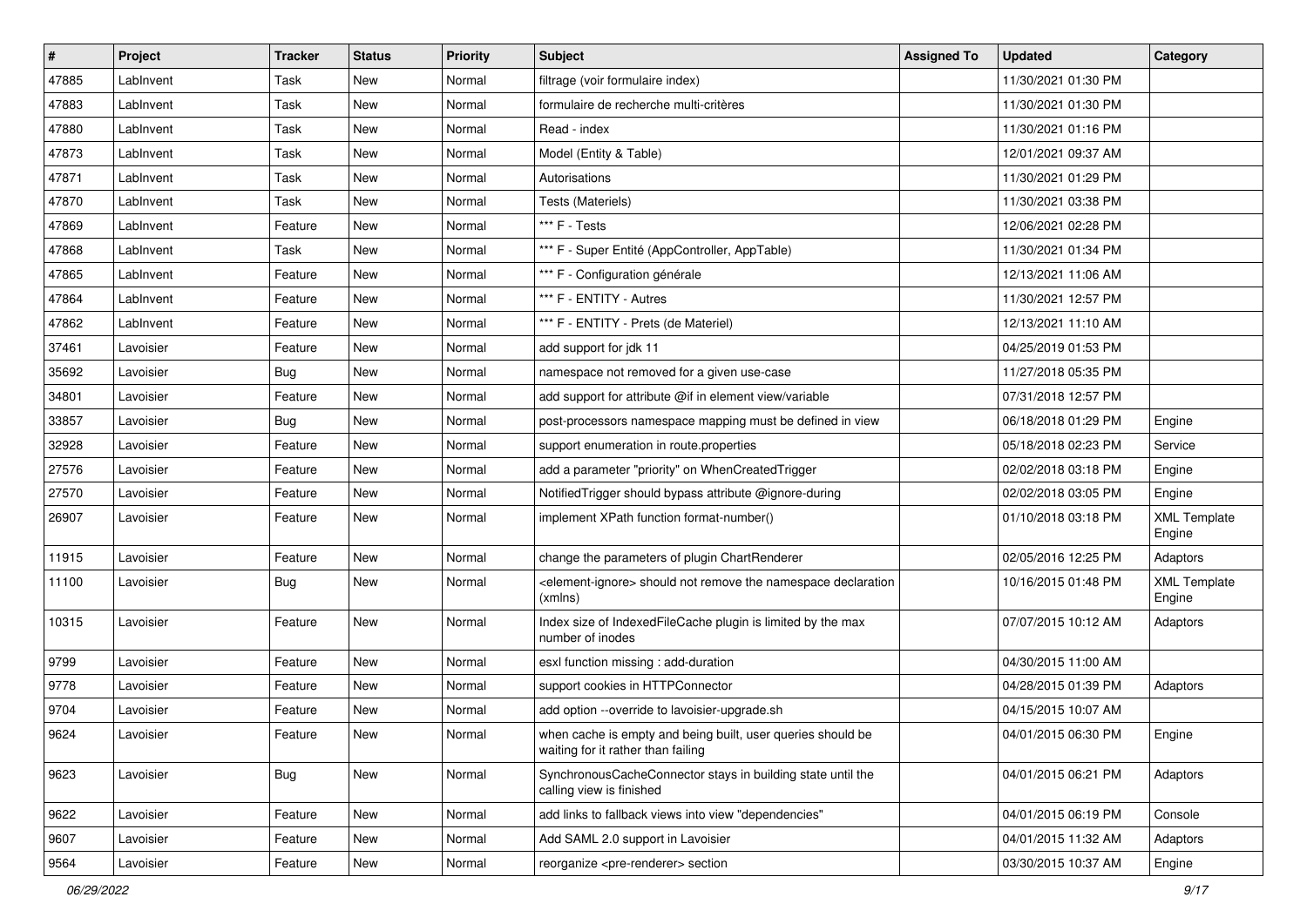| $\pmb{\#}$ | Project                 | <b>Tracker</b> | <b>Status</b> | <b>Priority</b> | Subject                                                                                                                     | <b>Assigned To</b> | <b>Updated</b>      | Category                       |
|------------|-------------------------|----------------|---------------|-----------------|-----------------------------------------------------------------------------------------------------------------------------|--------------------|---------------------|--------------------------------|
| 9563       | Lavoisier               | Feature        | New           | Normal          | support <elements-ignore> into <element-create-as-parent></element-create-as-parent></elements-ignore>                      |                    | 03/30/2015 10:30 AM | <b>XML Template</b><br>Engine  |
| 9562       | Lavoisier               | Feature        | New           | Normal          | re-implement <pre-renderers> in streaming mode</pre-renderers>                                                              |                    | 03/30/2015 10:32 AM | Engine                         |
| 9560       | Lavoisier               | Feature        | New           | Normal          | SurroundSerializer should ignore header lines (starting with )</td <td></td> <td>03/30/2015 10:17 AM</td> <td>Adaptors</td> |                    | 03/30/2015 10:17 AM | Adaptors                       |
| 9559       | Lavoisier               | Feature        | <b>New</b>    | Normal          | develop a TextRenderer plugin                                                                                               |                    | 03/30/2015 10:15 AM | Adaptors                       |
| 9467       | Lavoisier               | Feature        | New           | Normal          | improve flexibility of JSONRenderer                                                                                         |                    | 03/16/2015 01:54 PM | Adaptors                       |
| 8817       | Lavoisier               | Feature        | New           | Normal          | develop a XML template optimizer                                                                                            |                    | 12/19/2014 05:10 PM | <b>XML Template</b><br>Engine  |
| 8405       | Lavoisier               | Feature        | <b>New</b>    | Normal          | implement XPath function choose_not_null(arg1, arg2)                                                                        |                    | 10/30/2014 02:21 PM | Engine                         |
| 8404       | Lavoisier               | Feature        | <b>New</b>    | Normal          | support parameters in <pre-renderers></pre-renderers>                                                                       |                    | 10/30/2014 11:03 AM | Engine                         |
| 8380       | Lavoisier               | Bug            | New           | Normal          | remove attribute @evaluated from generated adaptors<br>documentation                                                        |                    | 10/28/2014 04:51 PM | <b>Doc</b>                     |
| 8379       | Lavoisier               | Bug            | <b>New</b>    | Normal          | NullPointerException at startup                                                                                             |                    | 10/28/2014 04:49 PM |                                |
| 8261       | Lavoisier               | Feature        | New           | Normal          | support attribute @out-xpath on <element></element>                                                                         |                    | 10/17/2014 07:15 PM | <b>XML Template</b><br>Engine  |
| 8260       | Lavoisier               | Feature        | New           | Normal          | develop plugin ElementProcessor                                                                                             |                    | 10/17/2014 07:10 PM | Adaptors                       |
| 8259       | Lavoisier               | Feature        | New           | Normal          | support parameter "renderer" in ZipRenderer and GZipRenderer                                                                |                    | 10/17/2014 07:08 PM | Adaptors                       |
| 8258       | Lavoisier               | Feature        | <b>New</b>    | Normal          | add attribute @default to <renderers></renderers>                                                                           |                    | 10/17/2014 07:07 PM | Engine                         |
| 8241       | Lavoisier               | Feature        | New           | Normal          | improve dropdown list of view "form"                                                                                        |                    | 10/15/2014 06:05 PM | Engine                         |
| 8240       | Lavoisier               | Feature        | New           | Normal          | LDAPConnector/LDIFSerializer should generate data in DSML<br>format                                                         |                    | 10/15/2014 06:02 PM | Adaptors                       |
| 8217       | Lavoisier               | Bug            | New           | Normal          | Logo demo view seems broken                                                                                                 |                    | 10/13/2014 02:06 PM |                                |
| 8172       | Lavoisier               | Feature        | New           | Normal          | support XPath function append()                                                                                             |                    | 10/06/2014 10:43 AM | <b>XML Template</b><br>Engine  |
| 8132       | Lavoisier               | Feature        | <b>New</b>    | Normal          | support attribute @first-child-attributes in <element></element>                                                            |                    | 09/30/2014 04:28 PM |                                |
| 8055       | Lavoisier               | <b>Bug</b>     | <b>New</b>    | Normal          | view "debug" fails when Lavoisier is installed in a directory with<br>special character                                     |                    | 09/19/2014 05:02 PM |                                |
| 7811       | Lavoisier               | Feature        | <b>New</b>    | Normal          | support server-side argument validation with XPath                                                                          |                    | 07/30/2014 05:05 PM |                                |
| 7649       | Lavoisier               | Feature        | New           | Normal          | develop a XMLTemplateProcessor plugin                                                                                       |                    | 07/04/2014 05:52 PM | Adaptors                       |
| 7619       | Lavoisier               | Feature        | New           | Normal          | replace @INCLUDES with #include in properties files                                                                         |                    | 07/04/2014 11:17 AM | Engine                         |
| 7465       | Lavoisier               | <b>Bug</b>     | New           | Normal          | fix all the relative URL used by the web console                                                                            |                    | 06/17/2014 04:57 PM | Console                        |
| 7464       | Lavoisier               | Feature        | New           | Normal          | replace XSL with HTML template in web console                                                                               |                    | 06/17/2014 04:55 PM | Console                        |
| 7463       | Lavoisier               | Feature        | New           | Normal          | add attribute tpl:url._                                                                                                     |                    | 06/17/2014 04:54 PM | <b>HTML Template</b><br>Engine |
| 7325       | Lavoisier               | Feature        | New           | Normal          | support filtering dependencies graph by categories                                                                          |                    | 06/04/2014 05:14 PM | Console                        |
| 35045      | operations-portal-users | Feature        | New           | Normal          | Tasks for the release                                                                                                       |                    | 09/20/2018 10:48 AM | Others                         |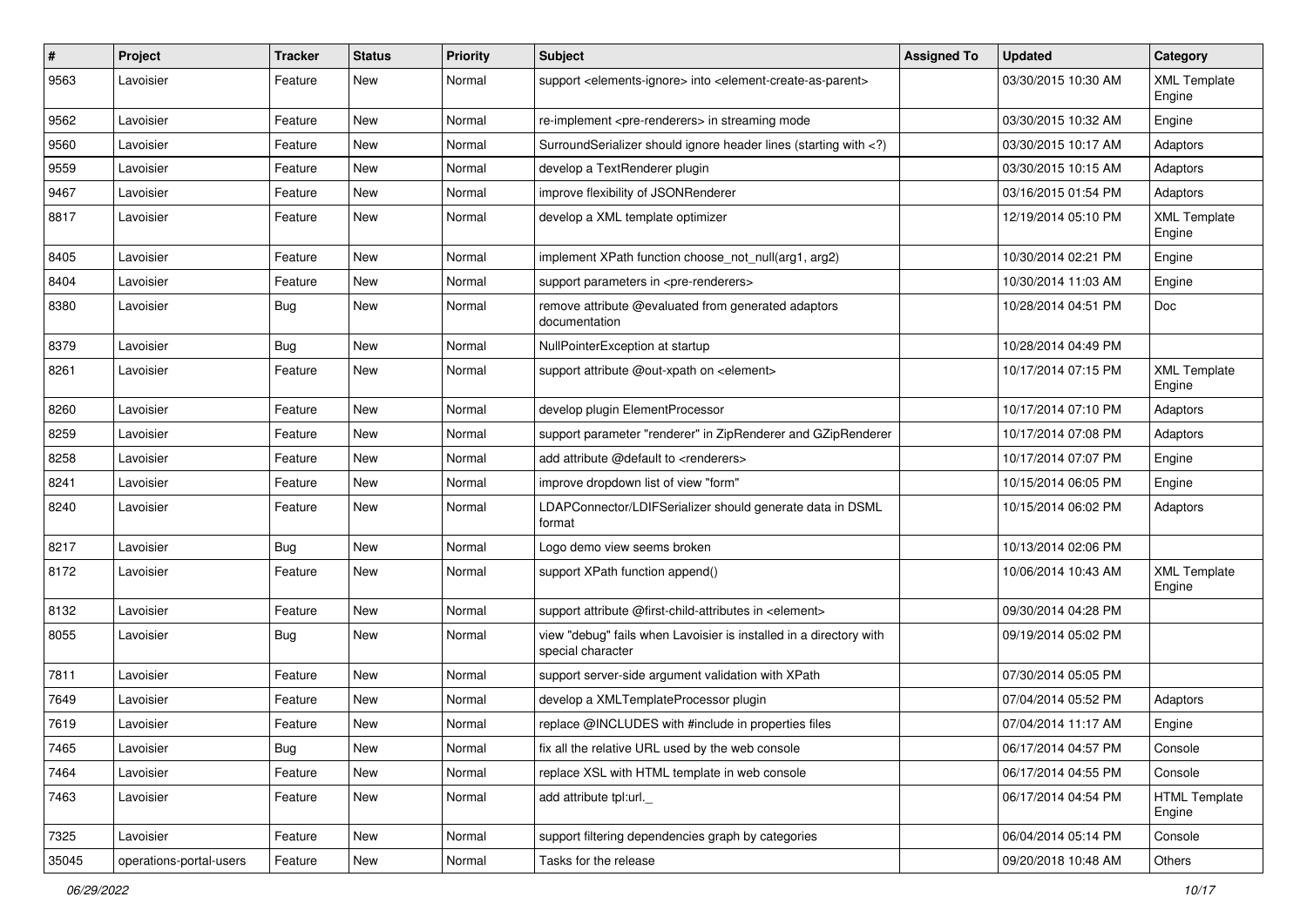| #     | <b>Project</b>          | <b>Tracker</b> | <b>Status</b> | <b>Priority</b> | Subject                                                                                  | <b>Assigned To</b> | <b>Updated</b>      | Category                 |
|-------|-------------------------|----------------|---------------|-----------------|------------------------------------------------------------------------------------------|--------------------|---------------------|--------------------------|
| 35044 | operations-portal-users | Feature        | New           | Normal          | New ROD dashboard                                                                        |                    | 09/20/2018 10:42 AM | Dashboard                |
| 23257 | operations-portal-users | <b>Bug</b>     | <b>New</b>    | Normal          | Downtime notification admin page                                                         |                    | 10/25/2017 03:57 PM | Downtime<br>Notification |
| 597   | Oval                    | Feature        | New           | Normal          | YAML comme langage de configuration ?                                                    |                    | 05/11/2010 01:36 PM |                          |
| 12975 | <b>PEM</b>              | Feature        | <b>New</b>    | Normal          | pem-sync co_pem                                                                          |                    | 03/24/2016 04:54 PM |                          |
| 12974 | PEM                     | Feature        | New           | Normal          | pem-sync cp_pem                                                                          |                    | 03/24/2016 04:52 PM |                          |
| 12963 | PEM                     | <b>Bug</b>     | <b>New</b>    | Normal          | add tool crash                                                                           |                    | 03/24/2016 09:10 AM |                          |
| 12962 | <b>PEM</b>              | <b>Bug</b>     | New           | Normal          | pem-sync list ???                                                                        |                    | 03/24/2016 09:05 AM |                          |
| 12961 | PEM                     | Feature        | New           | Normal          | PEM version                                                                              |                    | 03/24/2016 09:03 AM |                          |
| 10313 | <b>PEM</b>              | Bug            | <b>New</b>    | Normal          | Error message to change !                                                                |                    | 07/07/2015 09:51 AM |                          |
| 10274 | PEM                     | <b>Bug</b>     | <b>New</b>    | Normal          | SYSTEM.ASSERTIONS.ASSERT_FAILURE                                                         |                    | 07/01/2015 11:12 AM |                          |
| 10273 | <b>PEM</b>              | Feature        | New           | Normal          | Easier configuration process                                                             |                    | 07/01/2015 11:11 AM |                          |
| 9534  | Pipelet                 | Feature        | New           | Normal          | logging of stdout and stderr                                                             |                    | 03/25/2015 02:31 PM |                          |
| 8262  | Pipelet                 | Feature        | New           | Normal          | LocalRepository: recursive search of segment source script                               |                    | 10/19/2014 05:13 PM |                          |
| 1437  | Pipelet                 | <b>Bug</b>     | <b>New</b>    | Normal          | str_parents not updated in time for glob_parent                                          |                    | 03/10/2011 05:51 PM |                          |
| 1337  | Pipelet                 | Task           | New           | Normal          | logged_subprocess improvement                                                            |                    | 03/08/2011 09:07 PM |                          |
| 49890 | PyROS                   | Task           | New           | Normal          | Global Start & Stop (safe)                                                               |                    | 03/16/2022 04:52 PM |                          |
| 49889 | PyROS                   | Task           | <b>New</b>    | Normal          | Backup                                                                                   |                    | 03/16/2022 04:49 PM |                          |
| 49888 | PyROS                   | Task           | <b>New</b>    | Normal          | Firewall                                                                                 |                    | 03/16/2022 04:48 PM |                          |
| 49887 | PyROS                   | Task           | New           | Normal          | Hardware                                                                                 |                    | 03/16/2022 04:47 PM |                          |
| 49886 | PyROS                   | Task           | New           | Normal          | System watch (Nagios, )                                                                  |                    | 03/16/2022 04:47 PM |                          |
| 49885 | PyROS                   | Task           | New           | Normal          | <b>Network</b>                                                                           |                    | 03/16/2022 04:46 PM |                          |
| 49878 | PyROS                   | Task           | New           | Normal          | SF02-SCP integration - Lancement auto de l'agent de gestion du<br>SP lifecycle           |                    | 06/28/2022 10:04 PM |                          |
| 49876 | PyROS                   | Task           | New           | Normal          | Guitastro integration                                                                    |                    | 03/16/2022 07:28 AM |                          |
| 49875 | PyROS                   | Task           | New           | Normal          | (classic) Installation Guitastro & dependencies                                          |                    | 03/16/2022 07:27 AM |                          |
| 49874 | PyROS                   | Task           | New           | Normal          | (docker) Installation Guitastro & dependencies                                           |                    | 06/28/2022 10:11 PM |                          |
| 49872 | PyROS                   | Task           | <b>New</b>    | Normal          | Restauration de la config par défaut                                                     |                    | 03/15/2022 11:10 PM |                          |
| 49871 | PyROS                   | Task           | New           | Normal          | Config par défaut (à définir)                                                            |                    | 03/15/2022 11:11 PM |                          |
| 49870 | PyROS                   | Task           | New           | Normal          | Config générale : logo, pagination, couleurs, options générales,<br>options par feature, |                    | 03/15/2022 11:11 PM |                          |
| 49543 | PyROS                   | Task           | New           | Normal          | Users View (list & 1)                                                                    |                    | 02/23/2022 06:06 PM |                          |
| 49262 | PyROS                   | Task           | In progress   | Normal          | Sequence Validation                                                                      |                    | 02/03/2022 02:50 PM |                          |
| 49253 | PyROS                   | Task           | New           | Normal          | READ 1 & list                                                                            |                    | 02/21/2022 03:21 PM |                          |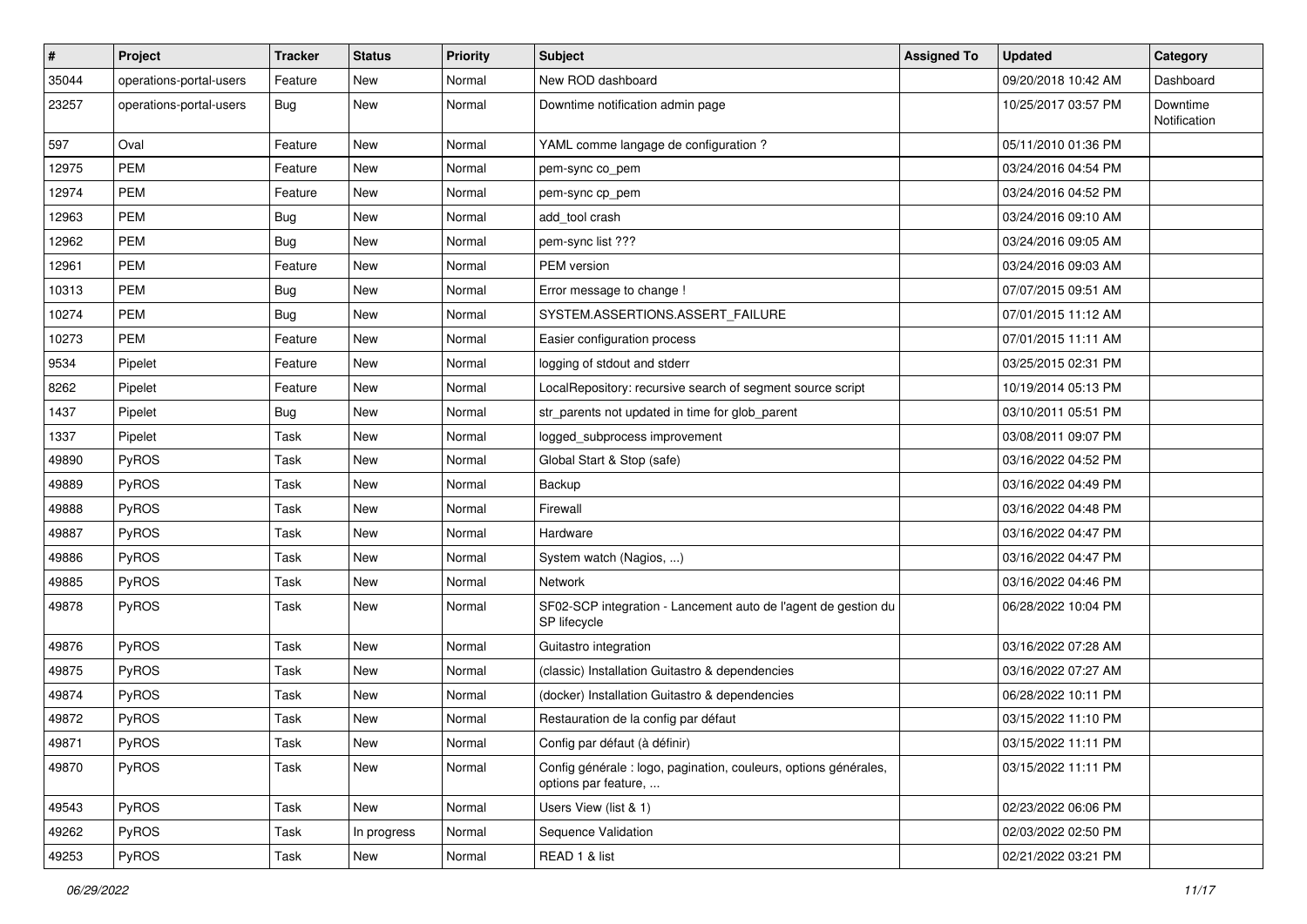| #     | Project | <b>Tracker</b> | <b>Status</b> | <b>Priority</b> | <b>Subject</b>                                                                                                                           | <b>Assigned To</b> | <b>Updated</b>      | Category |
|-------|---------|----------------|---------------|-----------------|------------------------------------------------------------------------------------------------------------------------------------------|--------------------|---------------------|----------|
| 49252 | PyROS   | Task           | New           | Normal          | <b>WEB FORM</b>                                                                                                                          |                    | 02/17/2022 01:59 PM |          |
| 49250 | PyROS   | Task           | New           | Normal          | <b>CREATE/UPDATE Sequence</b>                                                                                                            |                    | 02/23/2022 12:02 PM |          |
| 49249 | PyROS   | Task           | In progress   | Normal          | General Menu for this feature                                                                                                            |                    | 02/03/2022 09:39 AM |          |
| 49247 | PyROS   | Task           | New           | Normal          | State diagram (doc)                                                                                                                      |                    | 02/03/2022 09:34 AM |          |
| 49246 | PyROS   | Task           | New           | Normal          | Sequence Lifecycle (status)                                                                                                              |                    | 02/03/2022 09:34 AM |          |
| 49210 | PyROS   | Task           | New           | Normal          | CONFIGURATION GENERALE                                                                                                                   |                    | 03/15/2022 11:11 PM |          |
| 49157 | PyROS   | Task           | <b>New</b>    | Normal          | Super Super Agent qui surveille l'ensemble des super agents<br>sur chaque noeud (?)                                                      |                    | 01/31/2022 12:12 PM |          |
| 49156 | PyROS   | Task           | New           | Normal          | Super Agent qui démarre et stoppe les autres agents, et<br>surveille leur bonne santé (les relance si besoin) => sur chaque<br>noeud (?) |                    | 01/31/2022 12:12 PM |          |
| 49155 | PyROS   | Task           | New           | Normal          | Architecture décentralisée en plusieurs noeuds (communication<br>via BD)                                                                 |                    | 01/31/2022 12:09 PM |          |
| 49152 | PyROS   | Task           | <b>New</b>    | Normal          | RUN/EXEC - Start & Stop software (et Agents)                                                                                             |                    | 05/24/2022 02:55 PM |          |
| 49151 | PyROS   | Task           | <b>New</b>    | Normal          | Script central (pyros.py)                                                                                                                |                    | 01/31/2022 11:36 AM |          |
| 49136 | PyROS   | Task           | <b>New</b>    | Normal          | GF04-SECU - Logging integration                                                                                                          |                    | 01/29/2022 12:54 AM |          |
| 49135 | PyROS   | Task           | <b>New</b>    | Normal          | SF15-SST integration                                                                                                                     |                    | 01/29/2022 12:48 AM |          |
| 49134 | PyROS   | Task           | <b>New</b>    | Normal          | SF14-OBC integration                                                                                                                     |                    | 01/29/2022 12:52 AM |          |
| 49133 | PyROS   | Task           | <b>New</b>    | Normal          | SF13-IAF integration                                                                                                                     |                    | 01/29/2022 12:47 AM |          |
| 49132 | PyROS   | Task           | <b>New</b>    | Normal          | SF12-IAN integration                                                                                                                     |                    | 01/29/2022 12:48 AM |          |
| 49131 | PyROS   | Task           | <b>New</b>    | Normal          | SF11-IPC integration                                                                                                                     |                    | 01/29/2022 12:46 AM |          |
| 49130 | PyROS   | Task           | <b>New</b>    | Normal          | SF10-CAL integration                                                                                                                     |                    | 01/29/2022 12:46 AM |          |
| 49129 | PyROS   | Task           | <b>New</b>    | Normal          | SF09-CMC integration                                                                                                                     |                    | 01/29/2022 12:46 AM |          |
| 49128 | PyROS   | Task           | <b>New</b>    | Normal          | SF08-EXE integration                                                                                                                     |                    | 01/29/2022 12:45 AM |          |
| 49127 | PyROS   | Task           | New           | Normal          | SF07-PLN integration                                                                                                                     |                    | 01/29/2022 12:45 AM |          |
| 49126 | PyROS   | Task           | <b>New</b>    | Normal          | SF06-ALR integration                                                                                                                     |                    | 01/29/2022 12:45 AM |          |
| 49125 | PyROS   | Task           | New           | Normal          | SF05-SEQ integration                                                                                                                     |                    | 03/15/2022 11:03 PM |          |
| 49124 | PyROS   | Task           | New           | Normal          | SF04-SPV integration                                                                                                                     |                    | 01/29/2022 12:44 AM |          |
| 49123 | PyROS   | Task           | New           | Normal          | SF03-ENV integration                                                                                                                     |                    | 01/29/2022 12:50 AM |          |
| 49122 | PyROS   | Task           | New           | Normal          | SF02-SCP integration                                                                                                                     |                    | 01/29/2022 12:50 AM |          |
| 49121 | PyROS   | Task           | New           | Normal          | SF01-USR integration                                                                                                                     |                    | 01/29/2022 12:50 AM |          |
| 49120 | PyROS   | Task           | New           | Normal          | General Design (structure, design, responsive, CSS)                                                                                      |                    | 01/29/2022 12:50 AM |          |
| 48307 | PyROS   | Task           | New           | Normal          | Send, Receive, and Process Commands (Agent <= > Agent)                                                                                   |                    | 12/14/2021 02:57 PM |          |
| 48290 | PyROS   | Task           | New           | Normal          | Auto mode                                                                                                                                |                    | 12/14/2021 12:35 PM |          |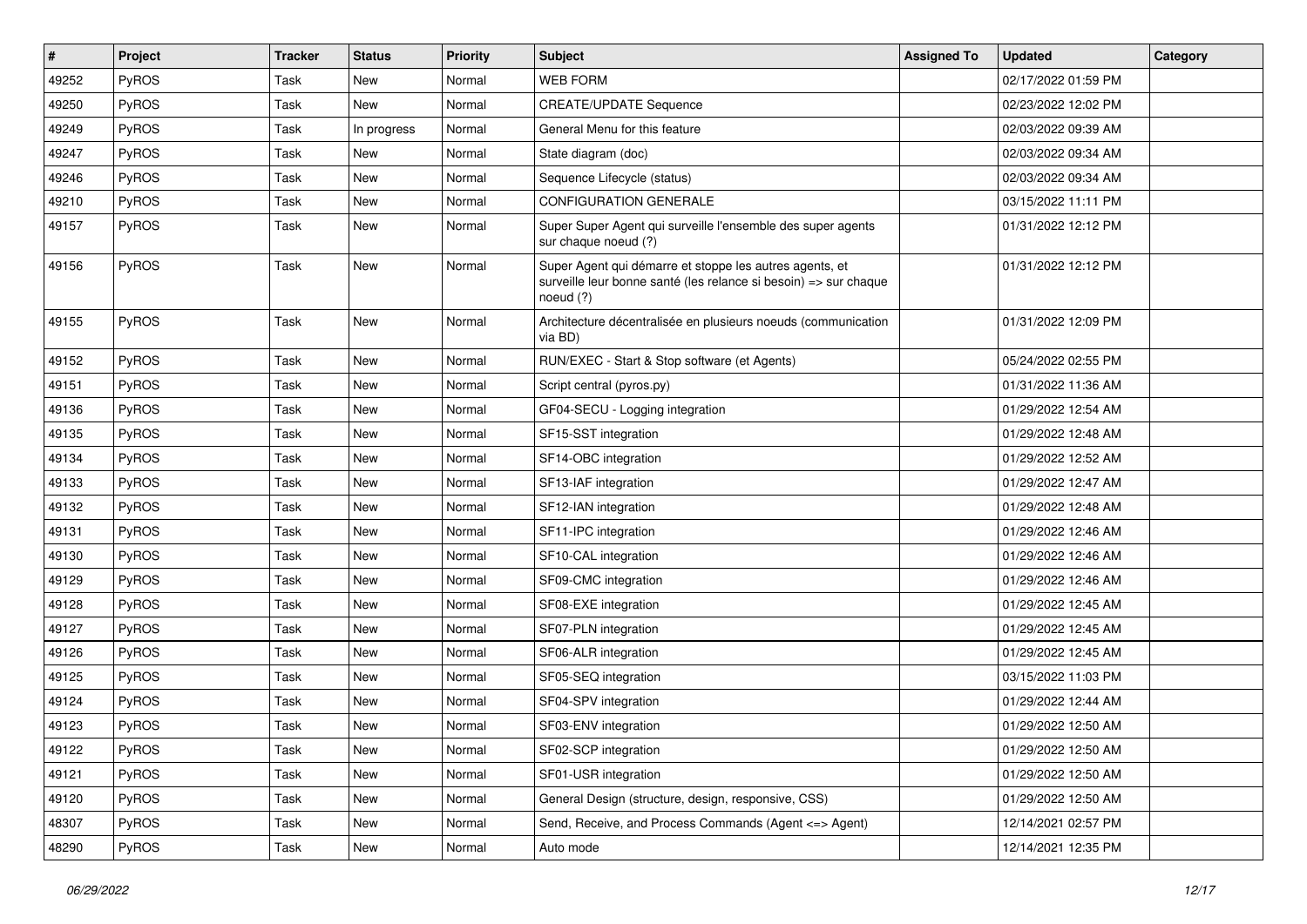| #     | Project      | <b>Tracker</b> | <b>Status</b> | <b>Priority</b> | <b>Subject</b>                                                                                   | <b>Assigned To</b> | <b>Updated</b>      | Category |
|-------|--------------|----------------|---------------|-----------------|--------------------------------------------------------------------------------------------------|--------------------|---------------------|----------|
| 48289 | PyROS        | Task           | New           | Normal          | Entity (AgentDevice class)                                                                       |                    | 12/14/2021 12:32 PM |          |
| 48288 | PyROS        | Task           | New           | Normal          | Entity (DeviceController class)                                                                  |                    | 12/14/2021 12:31 PM |          |
| 48287 | <b>PyROS</b> | Task           | New           | Normal          | cRuD (only Read & Delete) - View (& Kill) currently running<br>Agents                            |                    | 12/14/2021 12:26 PM |          |
| 48286 | PyROS        | Task           | New           | Normal          | Lancement auto et gestion des éventuels AgentDevices<br>associés                                 |                    | 12/14/2021 12:22 PM |          |
| 48285 | PyROS        | Task           | New           | Normal          | Lancement auto et gestion du DeviceController associé                                            |                    | 12/14/2021 12:22 PM |          |
| 48284 | PyROS        | Task           | <b>New</b>    | Normal          | Lancement auto et gestion des Components associés (qui sont<br>aussi des DeviceController)       |                    | 12/14/2021 12:20 PM |          |
| 48280 | PyROS        | Task           | <b>New</b>    | Normal          | Agent dérivé de l'Agent général (ex: AgentA, AgentB, AgentC,<br>ou AgentM pour le envmonitoring) |                    | 12/14/2021 03:00 PM |          |
| 48279 | PyROS        | Task           | <b>New</b>    | Normal          | General LOGGING (fichiers texte, écran en mode debug)                                            |                    | 03/16/2022 04:45 PM |          |
| 48276 | PyROS        | Task           | <b>New</b>    | Normal          | Scripts d'installation docker                                                                    |                    | 12/14/2021 11:44 AM |          |
| 48275 | <b>PyROS</b> | Task           | New           | Normal          | version PROD TNC Nouvelle Calédonie - instance docker de<br>production sur site final            |                    | 12/14/2021 11:42 AM |          |
| 48274 | PyROS        | Task           | <b>New</b>    | Normal          | version TEST TNC France - instance docker de test en France                                      |                    | 12/14/2021 11:42 AM |          |
| 48273 | <b>PyROS</b> | Task           | <b>New</b>    | Normal          | version DEV guitalens - instance docker sur serveur guitalens                                    |                    | 12/14/2021 11:46 AM |          |
| 48270 | PyROS        | Task           | New           | Normal          | SCRIPT INSTALL/UPDATE (PYROS/pyros.py) (uniquement<br>pour la partie install & update)           |                    | 02/23/2022 05:57 PM |          |
| 47447 | PyROS        | Task           | <b>New</b>    | Normal          | (F05) ACTIONS (CRUD), VIEWS, and AUTHORIZATIONS                                                  |                    | 02/23/2022 10:45 AM |          |
| 47446 | PyROS        | Task           | <b>New</b>    | Normal          | <b>DOSSIER SSI</b>                                                                               |                    | 10/11/2021 11:32 AM |          |
| 47445 | <b>PyROS</b> | Task           | New           | Normal          | CAHIER DE RECETTE (NC)                                                                           |                    | 10/11/2021 11:31 AM |          |
| 47444 | PyROS        | Task           | <b>New</b>    | Normal          | MANUELS UTILISATION, INSTALLATION, ET MAINTENANCE                                                |                    | 10/11/2021 11:31 AM |          |
| 47443 | <b>PyROS</b> | Task           | New           | Normal          | RAPPORT DES TESTS & VALIDATIONS (application du plan<br>de test)                                 |                    | 10/11/2021 11:31 AM |          |
| 47442 | PyROS        | Task           | <b>New</b>    | Normal          | PLAN DE TESTS ET DE VALIDATIONS                                                                  |                    | 10/11/2021 11:33 AM |          |
| 47441 | PyROS        | Task           | <b>New</b>    | Normal          | DOSSIER DE DÉFINITION                                                                            |                    | 10/11/2021 11:32 AM |          |
| 47440 | PyROS        | Task           | New           | Normal          | <b>LIVRABLES</b>                                                                                 |                    | 10/11/2021 11:29 AM |          |
| 47439 | PyROS        | Task           | New           | Normal          | PA et PK CNES                                                                                    |                    | 01/31/2022 11:29 AM |          |
| 47438 | <b>PyROS</b> | Task           | New           | Normal          | PK5 (2023-06) - Doc LIVRABLES (et Présentations)                                                 |                    | 10/11/2021 11:26 AM |          |
| 47437 | PyROS        | Task           | New           | Normal          | PA4.1 (2023-05) - Présentations et Rapport Avancement                                            |                    | 10/11/2021 11:25 AM |          |
| 47436 | PyROS        | Task           | New           | Normal          | PK4 (2023-02) - Doc LIVRABLES (et Présentations)                                                 |                    | 10/11/2021 11:23 AM |          |
| 47435 | <b>PyROS</b> | Task           | New           | Normal          | PA3.2 (2023-02) - Présentations et Rapport Avancement                                            |                    | 10/11/2021 11:22 AM |          |
| 47433 | PyROS        | Task           | New           | Normal          | PA3.1 (2023-01) - Présentations et Rapport Avancement                                            |                    | 10/11/2021 11:22 AM |          |
| 47432 | PyROS        | Task           | New           | Normal          | PK3 (2023-01) - Doc LIVRABLES (et Présentations)                                                 |                    | 10/11/2021 11:20 AM |          |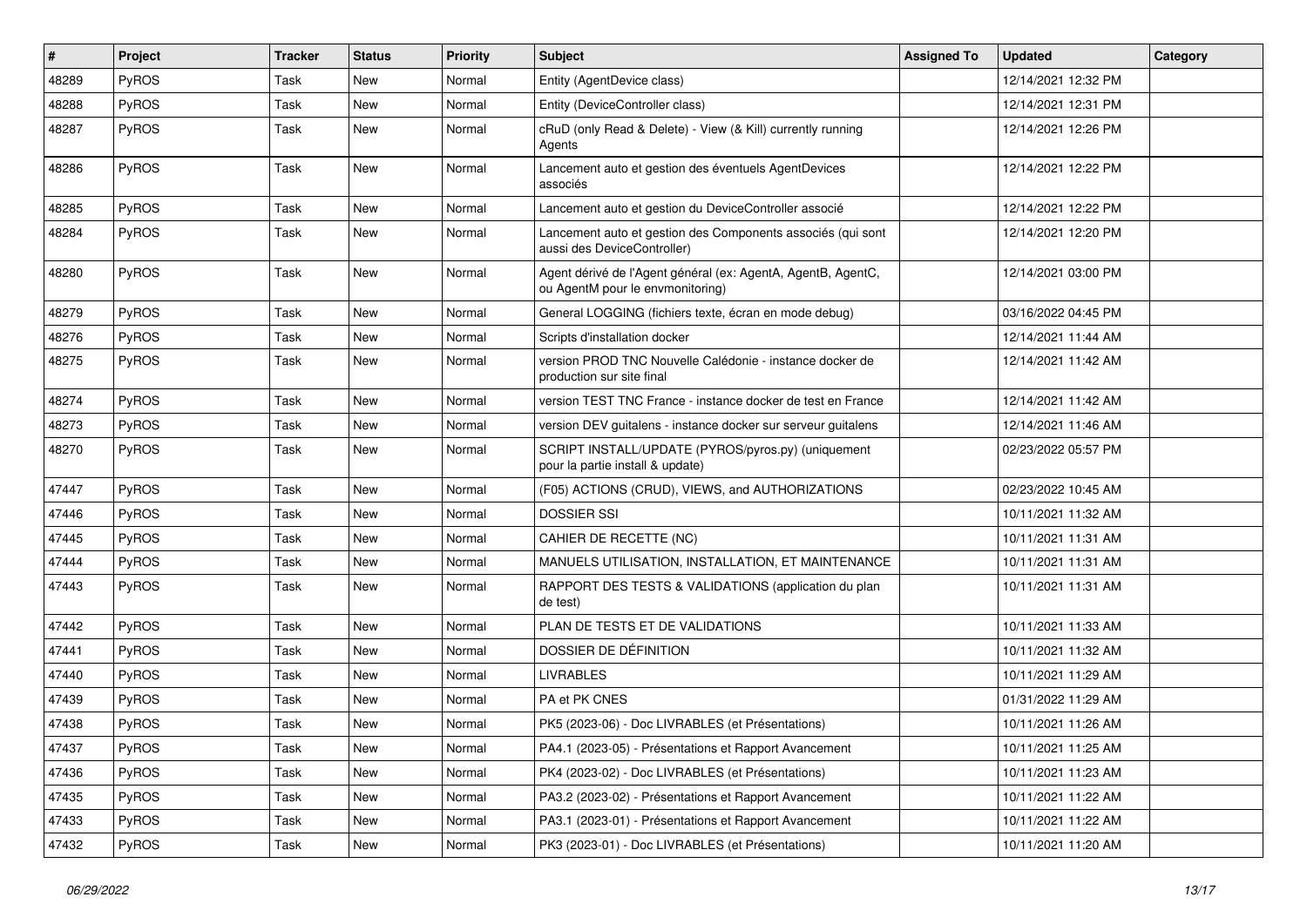| #     | Project      | <b>Tracker</b> | <b>Status</b> | <b>Priority</b> | <b>Subject</b>                                                                              | <b>Assigned To</b> | <b>Updated</b>      | <b>Category</b> |
|-------|--------------|----------------|---------------|-----------------|---------------------------------------------------------------------------------------------|--------------------|---------------------|-----------------|
| 47431 | <b>PyROS</b> | Task           | New           | Normal          | PA2.2 (2022-10) - Présentations et Rapport Avancement                                       |                    | 10/11/2021 11:19 AM |                 |
| 47430 | PyROS        | Task           | <b>New</b>    | Normal          | PA2.1 (2022-08) - Présentations et Rapport Avancement                                       |                    | 10/11/2021 11:18 AM |                 |
| 47428 | PyROS        | Task           | New           | Normal          | PK2 (2022-06) - Présentations + RA + Doc LIVRABLES                                          |                    | 01/31/2022 11:34 AM |                 |
| 47419 | PyROS        | Task           | <b>New</b>    | Normal          | F16 FUNCTIONAL Tests                                                                        |                    | 10/11/2021 10:11 AM |                 |
| 47418 | PyROS        | Task           | <b>New</b>    | Normal          | F15 FUNCTIONAL Tests                                                                        |                    | 10/11/2021 10:11 AM |                 |
| 47416 | PyROS        | Task           | New           | Normal          | F13 FUNCTIONAL Tests                                                                        |                    | 10/11/2021 10:11 AM |                 |
| 47415 | PyROS        | Task           | New           | Normal          | F12 FUNCTIONAL Tests                                                                        |                    | 10/11/2021 10:11 AM |                 |
| 47414 | PyROS        | Task           | <b>New</b>    | Normal          | F11 FUNCTIONAL Tests                                                                        |                    | 10/11/2021 10:10 AM |                 |
| 47413 | PyROS        | Task           | <b>New</b>    | Normal          | F10 FUNCTIONAL Tests                                                                        |                    | 10/11/2021 10:10 AM |                 |
| 47412 | PyROS        | Task           | In progress   | Normal          | F09 Tests                                                                                   |                    | 10/12/2021 03:01 PM |                 |
| 47411 | PyROS        | Task           | New           | Normal          | F08 FUNCTIONAL Tests                                                                        |                    | 10/11/2021 10:10 AM |                 |
| 47410 | PyROS        | Task           | <b>New</b>    | Normal          | <b>F07 FUNCTIONAL Tests</b>                                                                 |                    | 10/11/2021 10:10 AM |                 |
| 47409 | PyROS        | Task           | New           | Normal          | F06 FUNCTIONAL Tests                                                                        |                    | 10/11/2021 10:10 AM |                 |
| 47408 | <b>PyROS</b> | Task           | In progress   | Normal          | F05 Tests                                                                                   |                    | 10/12/2021 03:00 PM |                 |
| 47407 | PyROS        | Task           | In progress   | Normal          | F04 Tests                                                                                   |                    | 10/12/2021 03:00 PM |                 |
| 47406 | PyROS        | Task           | In progress   | Normal          | F03 Tests                                                                                   |                    | 10/12/2021 03:00 PM |                 |
| 47405 | PyROS        | Task           | In progress   | Normal          | F02 Tests                                                                                   |                    | 10/12/2021 02:59 PM |                 |
| 47403 | PyROS        | Task           | <b>New</b>    | Normal          | HIGH LEVEL FUNCTION TESTS - Transversal functionalities<br>TESTs involving several features |                    | 10/11/2021 10:08 AM |                 |
| 47402 | PyROS        | Task           | <b>New</b>    | Normal          | INTEGRATION TESTS - FEATURES integration tests with each<br>other                           |                    | 10/11/2021 10:07 AM |                 |
| 47401 | PyROS        | Task           | New           | Normal          | FUNCTIONAL TESTS - Each FEATURE functional tests                                            |                    | 10/11/2021 11:42 AM |                 |
| 47393 | PyROS        | Task           | New           | Normal          | Device Config file (cf F14)                                                                 |                    | 12/14/2021 12:33 PM |                 |
| 47392 | PyROS        | Task           | <b>New</b>    | Normal          | Device Commands Grammar (Generic & Native)                                                  |                    | 12/14/2021 12:32 PM |                 |
| 47391 | PyROS        | Task           | New           | Normal          | Device Simulator (DeviceSimulator)                                                          |                    | 12/14/2021 12:32 PM |                 |
| 47390 | PyROS        | Task           | <b>New</b>    | Normal          | Device Agent (AgentDevice) (de type Agent)                                                  |                    | 12/14/2021 12:32 PM |                 |
| 47389 | <b>PyROS</b> | Task           | New           | Normal          | Device Controller (DeviceController)                                                        |                    | 12/14/2021 12:29 PM |                 |
| 47387 | PyROS        | Task           | <b>New</b>    | Normal          | (F14) CRUD config                                                                           |                    | 01/29/2022 01:24 AM |                 |
| 47386 | PyROS        | Task           | New           | Normal          | (F03) Initial data (fixture)                                                                |                    | 12/15/2021 07:32 AM |                 |
| 47375 | PyROS        | Task           | New           | Normal          | Association quota SP                                                                        |                    | 10/11/2021 10:37 AM |                 |
| 46790 | PyROS        | Task           | New           | Normal          | F16 - EXIGENCES satisfaites (+ tests mis à jour)                                            |                    | 09/14/2021 02:47 PM |                 |
| 46789 | PyROS        | Task           | New           | Normal          | F15 - EXIGENCES satisfaites (+ tests mis à jour)                                            |                    | 09/14/2021 02:47 PM |                 |
| 46788 | PyROS        | Task           | New           | Normal          | (F14) EXIGENCES satisfaites (+ tests mis à jour)                                            |                    | 01/29/2022 01:24 AM |                 |
| 46787 | PyROS        | Task           | New           | Normal          | (F09) REQUIREMENTS validated (+ tests udpated)                                              |                    | 12/14/2021 12:18 PM |                 |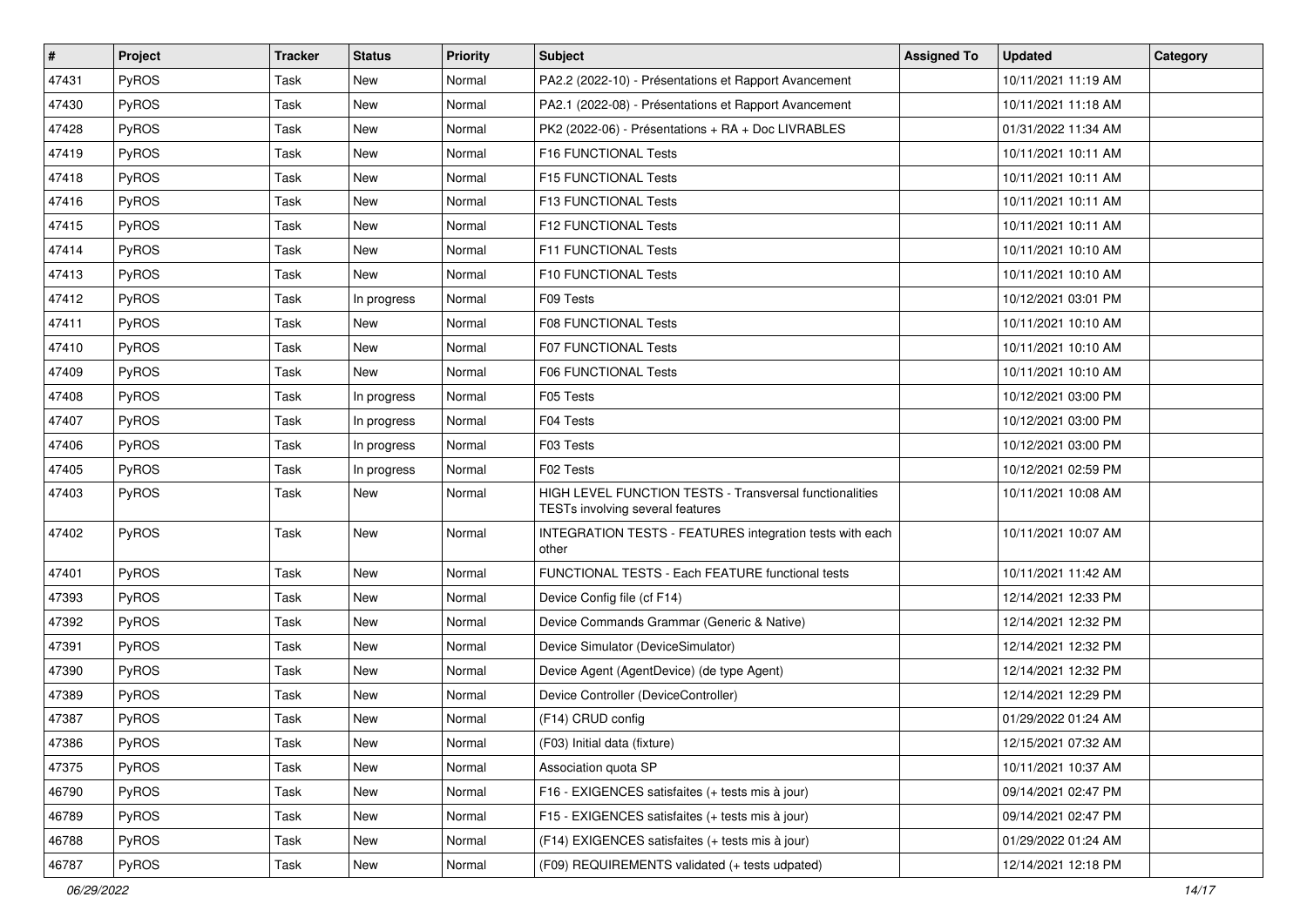| #     | <b>Project</b> | <b>Tracker</b> | <b>Status</b> | <b>Priority</b> | <b>Subject</b>                                                                       | <b>Assigned To</b> | <b>Updated</b>      | Category |
|-------|----------------|----------------|---------------|-----------------|--------------------------------------------------------------------------------------|--------------------|---------------------|----------|
| 46786 | PyROS          | Task           | New           | Normal          | F08 - EXIGENCES satisfaites (+ tests mis à jour)                                     |                    | 09/14/2021 02:45 PM |          |
| 46785 | PyROS          | Task           | <b>New</b>    | Normal          | F07 - EXIGENCES satisfaites (+ tests mis à jour)                                     |                    | 09/14/2021 02:44 PM |          |
| 46783 | <b>PyROS</b>   | Task           | New           | Normal          | F04 - EXIGENCES satisfaites (+ tests mis à jour)                                     |                    | 09/14/2021 02:43 PM |          |
| 46782 | PyROS          | Task           | New           | Normal          | F03 - EXIGENCES satisfaites (+ tests mis à jour)                                     |                    | 09/14/2021 02:43 PM |          |
| 46781 | PyROS          | Task           | New           | Normal          | (F02) EXIGENCES satisfaites (+ tests mis à jour)                                     |                    | 01/29/2022 01:27 AM |          |
| 46780 | PyROS          | Task           | <b>New</b>    | Normal          | (F01) EXIGENCES satisfaites (+ tests mis à jour)                                     |                    | 10/08/2021 06:01 PM |          |
| 45818 | PyROS          | Task           | <b>New</b>    | Normal          | (F14) TESTS to validate this feature                                                 |                    | 08/09/2021 10:43 AM |          |
| 45816 | <b>PyROS</b>   | Task           | New           | Normal          | SP Delete                                                                            |                    | 10/28/2021 08:35 AM |          |
| 45815 | PyROS          | Task           | New           | Normal          | test_SCP_manage_quota                                                                |                    | 09/22/2021 04:47 PM |          |
| 45811 | PyROS          | Task           | <b>New</b>    | Normal          | SP update                                                                            |                    | 11/03/2021 09:16 AM |          |
| 45810 | PyROS          | Task           | New           | Normal          | SP Read (view list and view 1)                                                       |                    | 10/27/2021 02:47 PM |          |
| 45809 | PyROS          | Task           | <b>New</b>    | Normal          | SP Create                                                                            |                    | 10/27/2021 08:42 AM |          |
| 45791 | PyROS          | Task           | New           | Normal          | PA1.1 (2022-03) - Présentations et Rapport Avancement                                |                    | 10/11/2021 11:14 AM |          |
| 45790 | PyROS          | Task           | <b>New</b>    | Normal          | PK1 (2022-01) - Présentations + RA + Doc LIVRABLES                                   |                    | 01/31/2022 11:33 AM |          |
| 45781 | PyROS          | Task           | In progress   | Normal          | Documentation et Présentations pour les PA et PK CNES                                |                    | 01/31/2022 11:32 AM |          |
| 45776 | <b>PyROS</b>   | Task           | New           | Normal          | <b>Test User Delete</b>                                                              |                    | 08/13/2021 01:46 PM |          |
| 45772 | PyROS          | Task           | <b>New</b>    | Normal          | Test User Read (view list and view 1)                                                |                    | 08/13/2021 01:51 PM |          |
| 45766 | PyROS          | Task           | New           | Normal          | <b>Test User Update</b>                                                              |                    | 08/13/2021 01:53 PM |          |
| 45762 | PyROS          | Task           | New           | Normal          | <b>Test User Connexion</b>                                                           |                    | 08/13/2021 01:55 PM |          |
| 45761 | PyROS          | Task           | <b>New</b>    | Normal          | Test User Create (registration)                                                      |                    | 08/13/2021 01:54 PM |          |
| 45756 | PyROS          | Task           | <b>New</b>    | Normal          | QUOTA & PRIO - Gestion du quota et de la priorité                                    |                    | 10/11/2021 10:35 AM |          |
| 45749 | <b>PyROS</b>   | Task           | In progress   | Normal          | Gérer le retrait et le retour d'un device (panne,<br>désactiver/réactiver un device) |                    | 08/09/2021 10:42 AM |          |
| 45748 | PyROS          | Task           | New           | Normal          | Définir Accesseurs (getX())                                                          |                    | 01/29/2022 01:21 AM |          |
| 45556 | PyROS          | Task           | <b>New</b>    | Normal          | User activation/deactivation                                                         |                    | 06/25/2021 08:18 AM |          |
| 45552 | PyROS          | Task           | New           | Normal          | General configuration integration                                                    |                    | 03/15/2022 11:15 PM |          |
| 45484 | PyROS          | Feature        | New           | Normal          | **** D5 - Images management (L1-L2)                                                  |                    | 02/02/2022 02:36 PM |          |
| 45481 | PyROS          | Feature        | New           | Normal          | **** D2 - Users & Programs                                                           |                    | 03/29/2022 09:17 AM |          |
| 45452 | PyROS          | Story          | New           | Normal          | *** REQ-0XX REQUIREMENTS FROM CNES (PR)                                              |                    | 06/14/2021 01:17 PM |          |
| 45346 | PyROS          | Task           | New           | Normal          | (F10) ENTITIES - Initial data (fixture)                                              |                    | 06/03/2021 09:17 AM |          |
| 45295 | PyROS          | Task           | New           | Normal          | Create DARK files (acquisition)                                                      |                    | 05/27/2021 11:22 AM |          |
| 45294 | <b>PyROS</b>   | Task           | New           | Normal          | Create BIAS files (acquisition)                                                      |                    | 05/27/2021 11:22 AM |          |
| 45293 | PyROS          | Task           | New           | Normal          | Create FLAT files (acquisition)                                                      |                    | 05/27/2021 11:21 AM |          |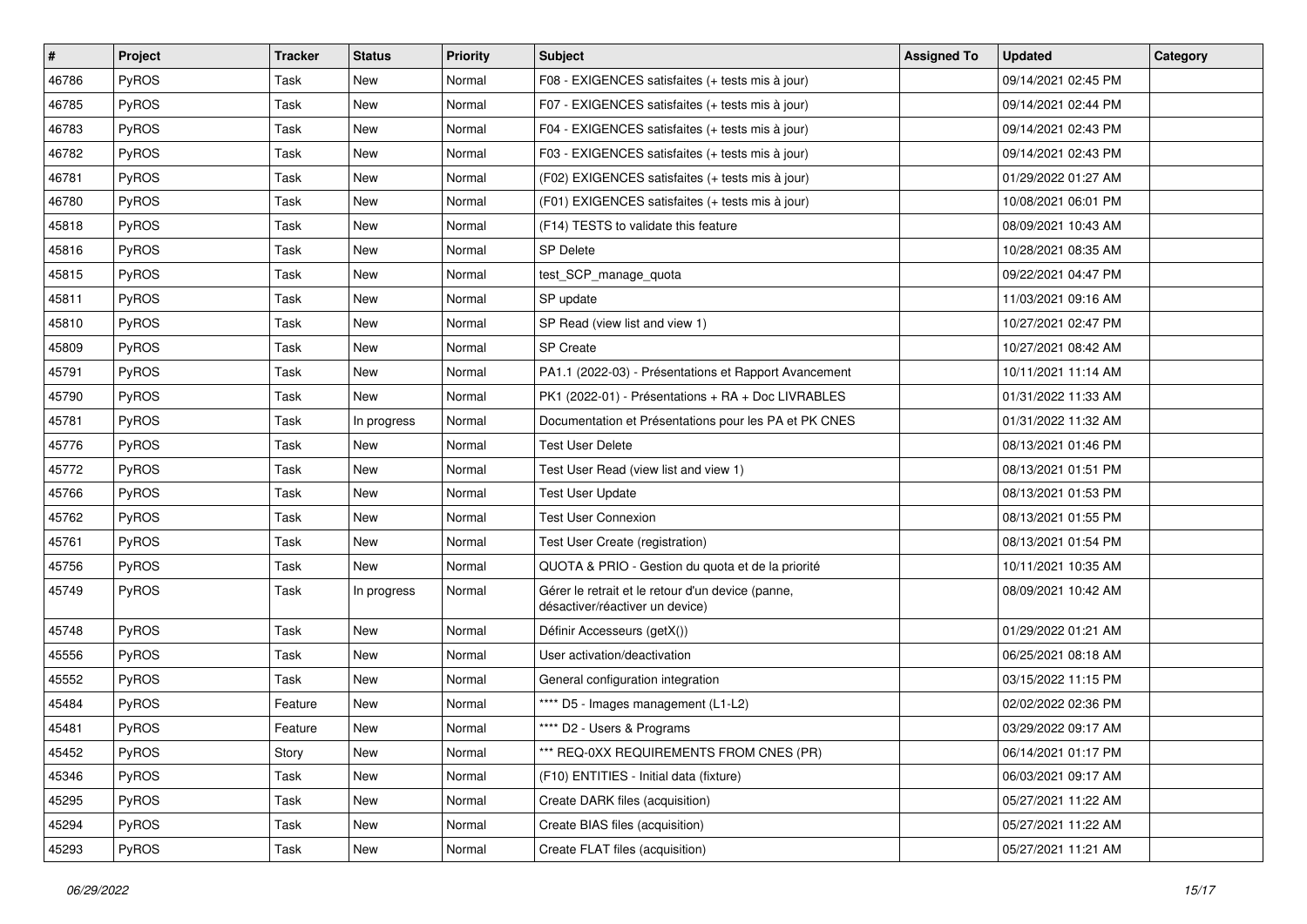| ∦     | Project      | <b>Tracker</b> | <b>Status</b> | <b>Priority</b> | <b>Subject</b>                                                                                                          | <b>Assigned To</b> | <b>Updated</b>      | Category |
|-------|--------------|----------------|---------------|-----------------|-------------------------------------------------------------------------------------------------------------------------|--------------------|---------------------|----------|
| 45292 | PyROS        | Task           | <b>New</b>    | Normal          | (F10) TESTS to validate this feature                                                                                    |                    | 05/27/2021 11:11 AM |          |
| 45291 | PyROS        | Task           | <b>New</b>    | Normal          | (F10) AUTHORIZATIONS for this feature (who can do what) :<br>documentation & implementation                             |                    | 06/08/2021 08:19 AM |          |
| 45290 | PyROS        | Task           | <b>New</b>    | Normal          | (F10) ENTITIES - definition & implementation                                                                            |                    | 06/03/2021 09:17 AM |          |
| 45195 | PyROS        | Story          | <b>New</b>    | Normal          | REQ-122 Page information état agent                                                                                     |                    | 05/12/2021 12:18 PM |          |
| 45194 | <b>PyROS</b> | Story          | <b>New</b>    | Normal          | REQ-121 Limiter le nombre d'essais de connexion d'un<br>utilisateur                                                     |                    | 05/12/2021 12:17 PM |          |
| 45193 | PyROS        | Story          | New           | Normal          | REQ-120 Pages web dédiées pour gérer différents besoins                                                                 |                    | 05/12/2021 12:17 PM |          |
| 45192 | <b>PyROS</b> | Story          | New           | Normal          | REQ-119 Analyse images : le service de traitement d'images<br>doit être interopérable (à distance, par service externe) |                    | 05/12/2021 12:17 PM |          |
| 45191 | PyROS        | Story          | <b>New</b>    | Normal          | REQ-118 Avoir un obturateur sur les caméras (Utile pour faire<br>les Dark)                                              |                    | 05/12/2021 12:16 PM |          |
| 45190 | PyROS        | Story          | <b>New</b>    | Normal          | REQ-117 Calibration : génération des images de calibration en<br>fonction du temps (DBF) (Dark dépend du temps pose)    |                    | 05/12/2021 12:16 PM |          |
| 45189 | PyROS        | Story          | New           | Normal          | REQ-116 Calibration astro: trouver une solution quand l'image<br>est distendue (distortion)                             |                    | 05/12/2021 12:16 PM |          |
| 45188 | PyROS        | Story          | <b>New</b>    | Normal          | REQ-115 Calibration : traiter efficacement les fichiers de<br>calibration DBF (dark, bias, flat)                        |                    | 05/12/2021 12:15 PM |          |
| 45187 | <b>PyROS</b> | Story          | <b>New</b>    | Normal          | REQ-114 Planification des séquences : Equité                                                                            |                    | 05/12/2021 12:15 PM |          |
| 45186 | <b>PyROS</b> | Story          | <b>New</b>    | Normal          | REQ-113 Planification des séquences : Efficacité, efficience                                                            |                    | 05/12/2021 12:15 PM |          |
| 45185 | PyROS        | Story          | <b>New</b>    | Normal          | REQ-112 Planification des séquences : Flexibilité                                                                       |                    | 05/12/2021 12:14 PM |          |
| 45184 | PyROS        | Story          | New           | Normal          | REQ-111 Mise en sécurité automatique en cas de cyclone                                                                  |                    | 03/16/2022 04:38 PM |          |
| 45183 | PyROS        | Story          | New           | Normal          | REQ-110 Arrêt et redémarrage automatique en cas de coupure<br>électrique                                                |                    | 03/16/2022 04:38 PM |          |
| 45182 | <b>PyROS</b> | Story          | New           | Normal          | REQ-109 Afficher infos utiles sur les requetes/séquences                                                                |                    | 05/12/2021 12:13 PM |          |
| 45181 | <b>PyROS</b> | Story          | New           | Normal          | REQ-108 Pouvoir déposer dans différents systèmes de<br>coordonnées                                                      |                    | 02/22/2022 04:38 PM |          |
| 45180 | PyROS        | Story          | New           | Normal          | REQ-107 Suivi complet d'une requête, depuis son dépot,<br>jusqu'à son exécution, en passant par sa planification        |                    | 05/12/2021 12:12 PM |          |
| 45179 | PyROS        | Story          | New           | Normal          | REQ-106 Requete appartient à un SP (lié à un PI qui est lié à<br>des users)                                             |                    | 05/12/2021 12:12 PM |          |
| 45178 | <b>PyROS</b> | Story          | New           | Normal          | REQ-105 Pouvoir enlever une séquence (scène) déposée pour<br>en déposer une autre                                       |                    | 05/12/2021 12:11 PM |          |
| 45177 | PyROS        | Story          | New           | Normal          | REQ-104 Rôles utilisateurs (profils)                                                                                    |                    | 05/12/2021 12:11 PM |          |
| 45176 | PyROS        | Story          | New           | Normal          | REQ-103 Connexion unique pour accéder à tous les services, si<br>possible via annuaire LDAP                             |                    | 05/12/2021 12:10 PM |          |
| 45175 | PyROS        | Story          | <b>New</b>    | Normal          | REQ-102 Surveillance et sécurisation de la BD                                                                           |                    | 03/16/2022 04:38 PM |          |